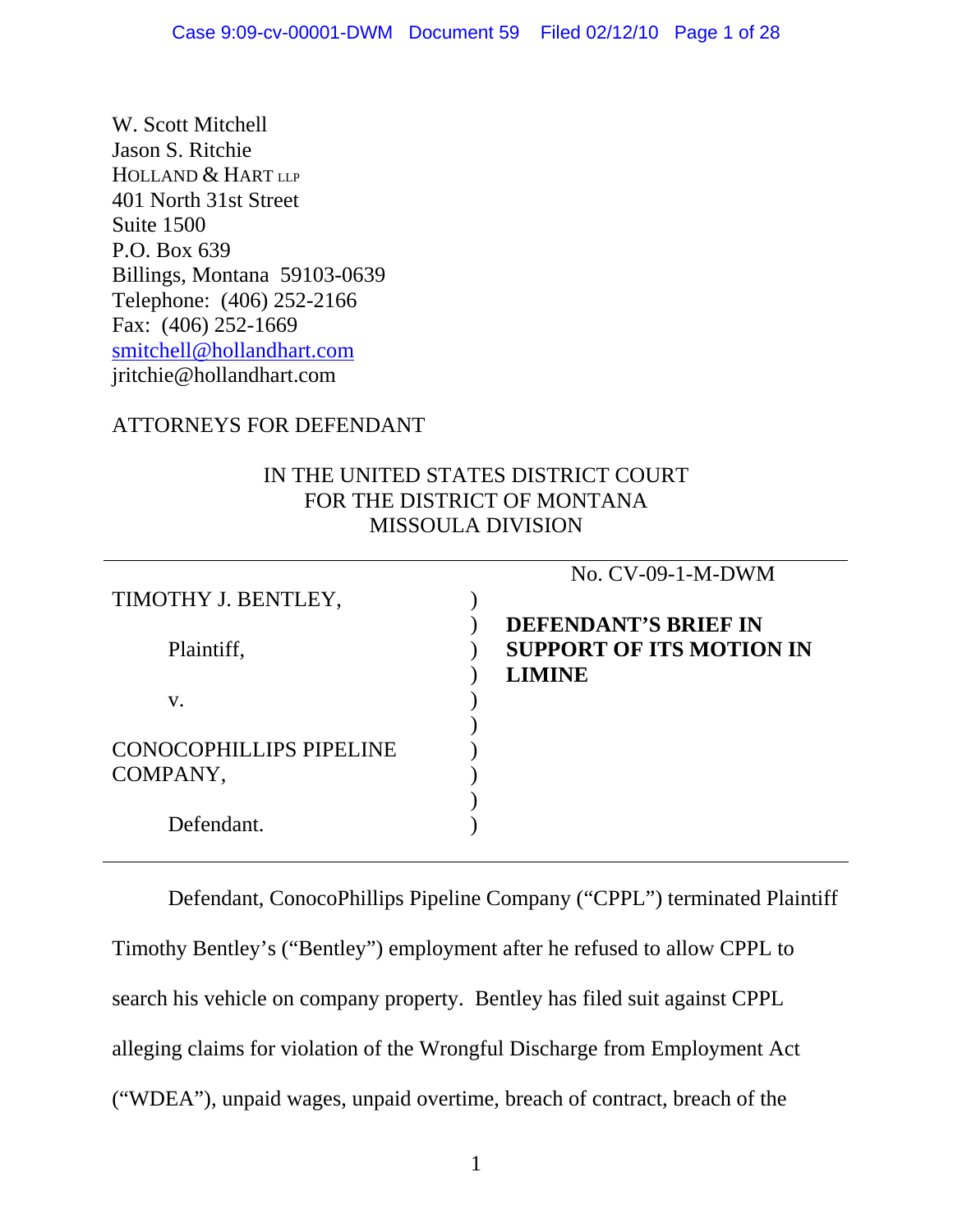#### Case 9:09-cv-00001-DWM Document 59 Filed 02/12/10 Page 2 of 28

implied covenant of good faith and fair dealing, wrongful inducement, negligence, negligent misrepresentation, constructive fraud, violation of the public policy prong of the WDEA and punitive damages.

CPPL has moved for summary judgment on each of Bentley's claims, except the good cause and violation of the employer's express written personnel policy prongs of the WDEA. CPPL brings this current motion for an order excluding any evidence, testimony or argument of counsel regarding the following:

- (1) Bentley's alleged lost wages and benefits for his work life expectancy, including Bentley's expert, Dave Johnson's opining as to lost wages and benefits for Bentley's work life expectancy;
- (2) Bentley's alleged pain and suffering;
- (3) Bentley's alleged lost wages and benefits beyond October 6, 2009; and
- (4) Bentley's expert witness, Dr. Lynda Brown, opining as to any issue regarding Bentley's termination.

#### **INTRODUCTION**

The Court is familiar with the facts of this case as stated in the numerous briefs filed by the parties. To summarize, Ken Halsor ("Halsor"), a CPPL human resources ("HR") employee, received an unsolicited call on November 4, 2008 from James Turner ("Turner"), one of Bentley's co-workers at CPPL's Missoula Terminal. Turner initiated the call after learning from Bentley himself that Bentley had utilized CPPL's employee assistance program ("EAP") to discuss concerns about his work schedule and gave Turner's name as an employee who allegedly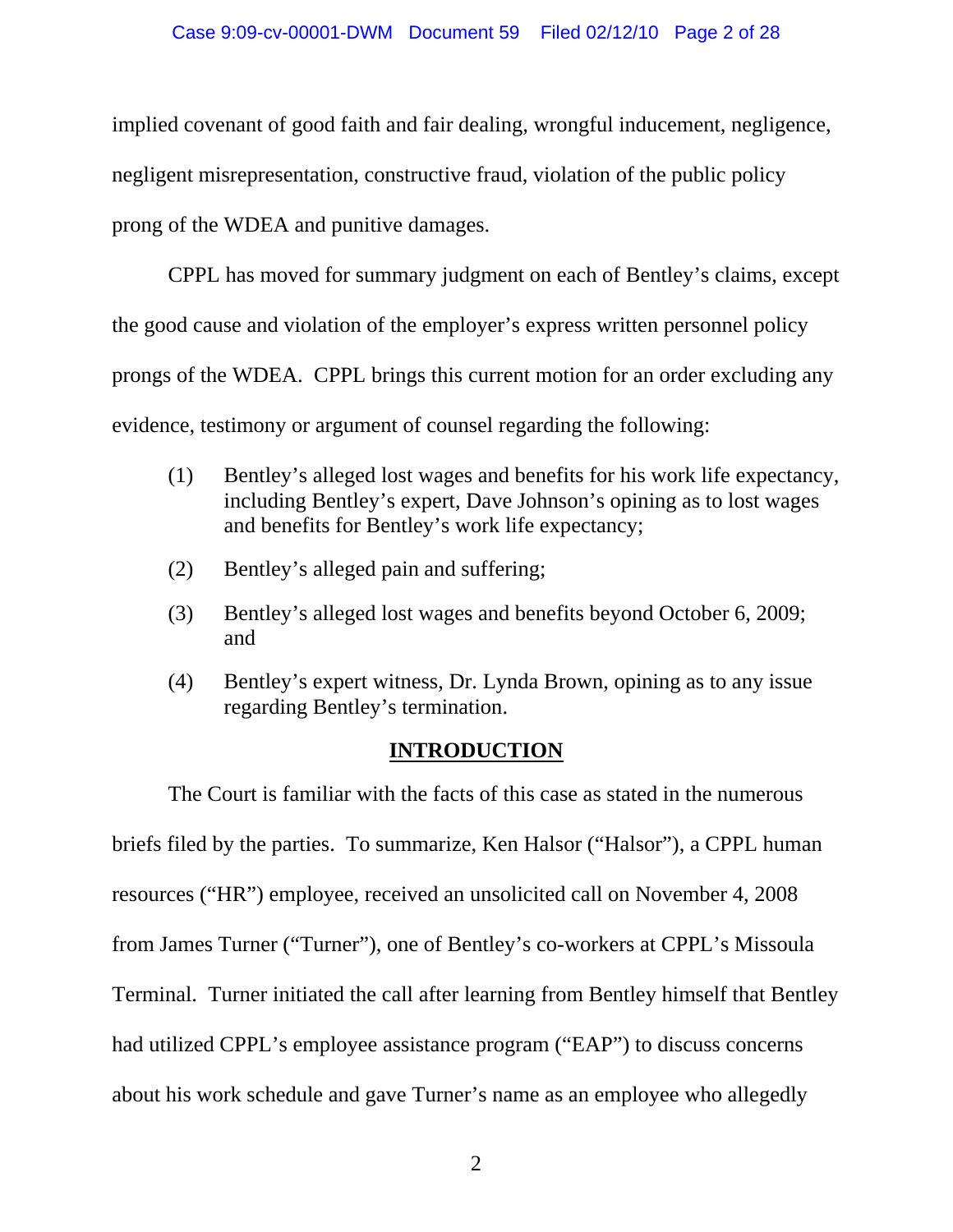#### Case 9:09-cv-00001-DWM Document 59 Filed 02/12/10 Page 3 of 28

agreed with those concerns. Turner called Halsor to clarify that he did not, in fact, agree with Bentley's concerns about the work schedule.

Without prompting, Turner also volunteered during this call that he did not believe that Bentley always behaved rationally, Bentley spoke a lot about guns, sometimes kid about "offing" himself, Bentley had commented that Turner might "read about Bentley in the paper" after he walked in with a gun and turned it on himself, and Turner described to Halsor a running joke about giving Bentley a piece of candy everyday so that if Bentley "ever comes in with a gun," he would remember that Turner gave him candy everyday.

Steve Thomas, Bentley's supervisor, also reported that approximately two weeks earlier, Bentley had commented that CPPL could search "under the hood and in the bed" of his truck, but that he would never allow a search of his toolbox or the cab of his truck. Around this same time period, Kerry Sweten ("Sweten"), another of Bentley's co-workers expressed concerns to Thomas that Bentley might have a gun in his vehicle. Thomas corroborated Turner's report that Bentley often discussed guns and had made comments along the lines of "when it comes to guns, bigger is better." Thomas relayed a story in which one of Bentley's friends had told Thomas that if he ever terminated Bentley, he better have a SWAT team there. Thomas also reported an earlier incident in which Bentley had broken a very expensive CPPL analyzer screen. Although Bentley claimed that he had slipped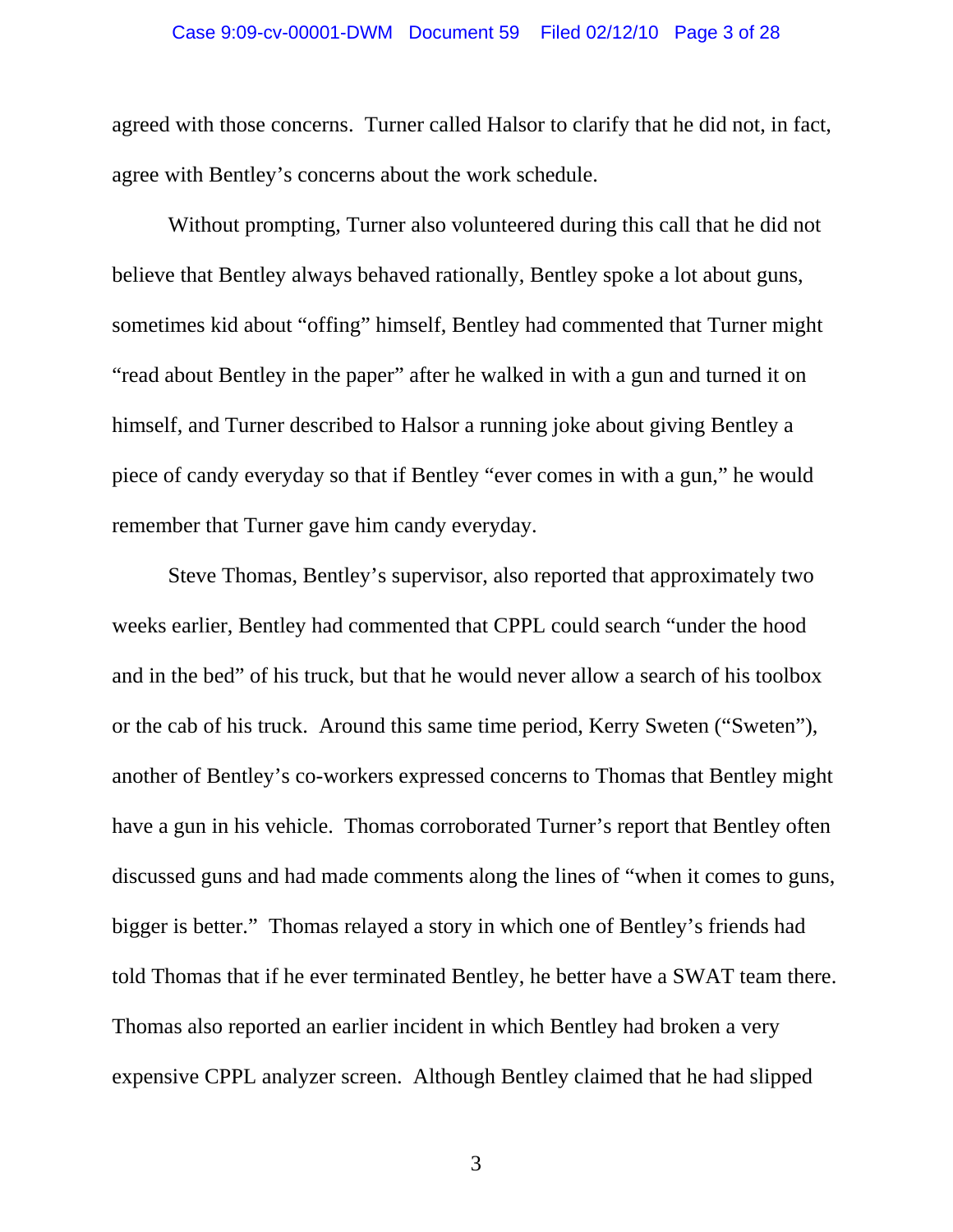#### Case 9:09-cv-00001-DWM Document 59 Filed 02/12/10 Page 4 of 28

and fallen into the screen, Bentley's co-workers believed that Bentley had punched the screen in anger.

On November 11, 2008, Halsor, Denise Stoneburner ("Stoneburner") and Patricia Durney ("Durney"), both from ConocoPhillips' Global Security Department, traveled to the Missoula terminal to conduct interviews and searches related to CPPL's concerns over Bentley's behavior. They did not inform the Missoula Terminal personnel or management (including Thomas) of their visit.

During Bentley's interview on November 12, he lied and denied bringing a firearm onto CPPL premises, even though he understood CPPL's firearms policy did not allow him to have a gun on company property. Bentley also refused to give consent to a search of his vehicle, which was parked in the Missoula Terminal's parking lot. Bentley told Halsor, Stoneburner and Durney that he understood CPPL's search policy, which provides than an employee can be suspended or terminated for refusing a search for contraband on the first offense. Stoneburner nevertheless reminded Bentley of the potential consequences of his refusal to give consent. Bentley continued to refuse, citing personal items in his truck, but failing to mention that he had a gun in his vehicle.

After Bentley's refusal to consent to a search of his vehicle, Halsor informed him that he would be suspended pending further review.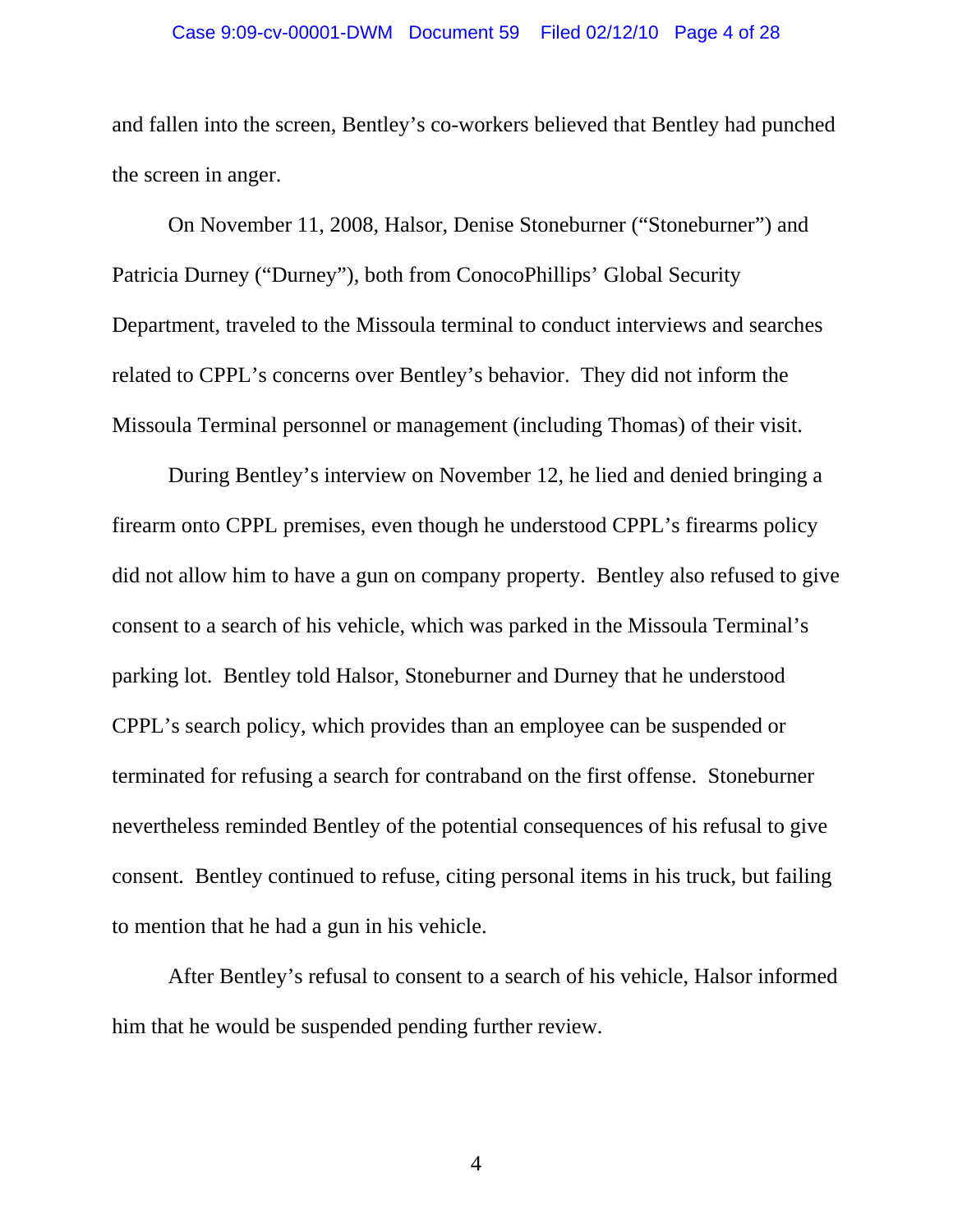On the same day, Halsor, Stoneburner and Durney interviewed and searched seven of Bentley's co-workers. Each of the co-workers' stories substantiated CPPL's concerns about Bentley. In particular, the interviews revealed: (1) other employees overheard Bentley's comments to Thomas about refusing to allow CPPL to search his toolbox or the cab of his truck; (2) Bentley had mentioned that he carried a gun everywhere he goes; (3) other employees had joked about investing in Kevlar because of Bentley; (4) employees were concerned about Bentley "going postal;" (5) Bentley had commented on a news report about a domestic homicide that the husband "had to be a hell of a shot;" (6) when Bentley discussed hunting, he made comments such as being in the "mood for killing" or "I want to go killing;" (7) Bentley had previously discussed that, after a family incident which upset him, he sat in his room and cleaned his guns; and (8) Bentley would be calm one minute and fly off the handle the next.

On November 14, 2008, Halsor advised Bentley in writing that his employment with CPPL had been terminated effective November 12, 2008, as a result of his election to refuse consent to search his vehicle, in violation of CPPL's search policy.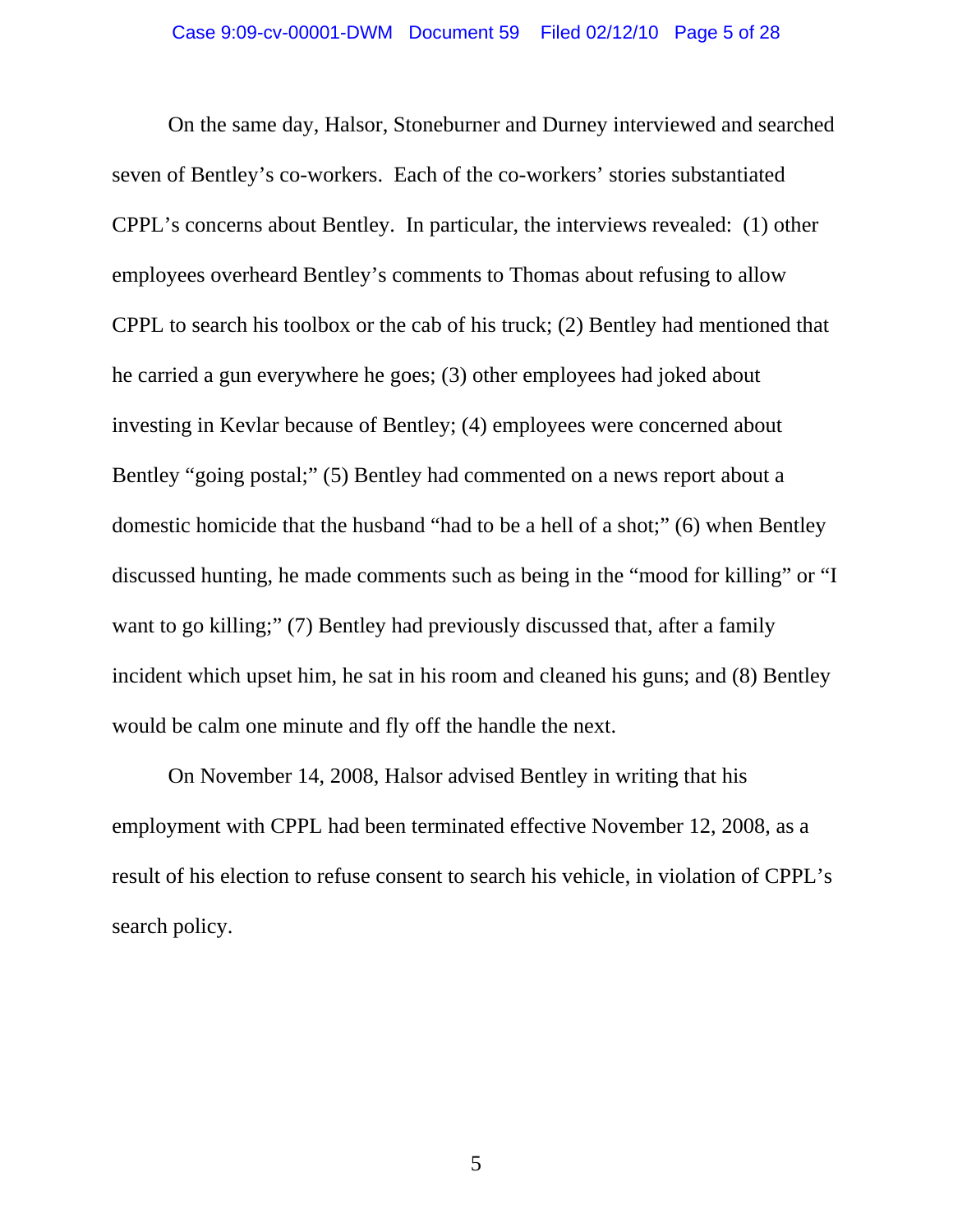#### **ARGUMENT**

# **I. Alleged Damages for The Duration of Work Life Expectancy May Not be Recovered in This Action, So Evidence and Argument of Those Damages Must be Excluded.**

## **A. Bentley's claims for lost wage and benefit damages for a period of 31.55 years is not supported by the law.**

It is beyond dispute that the WDEA is the exclusive remedy for wrongful discharge in Montana. *Ruzicka v. First Healthcare Corporation*, 45 F.Supp.2d 809 (D.Mont. 1997). The WDEA limits the available damages for a wrongful discharge to "lost wages and fringe benefits for a period not to exceed 4 years from the date of discharge." Mont. Code Ann. § 39-2-905(1). "As a matter of policy, the legislature determined that four years should be the maximum period for consideration of wage loss reasoning that claimants could generally be expected to find similar employment by the end of this period." *Meech v. Hillhaven West, Inc.*, 238 Mont. 21, 48, 776 P.2d 488, 504 (1989).

Despite the clear statutory limit of four years for lost wages and benefits, Bentley seeks lost wages and benefits for his entire work life expectancy – a period of 31.55 years from the date of discharge – in the amount of \$1,195,292. Ex. A, Expert Report of Dave Johnson, at Schedule 7. Evidence of lost wages and benefits beyond the four years allowed by law is irrelevant under Fed. R. Evid. 401, prejudicial and confusing under Fed R. Evid. 403, and should be excluded.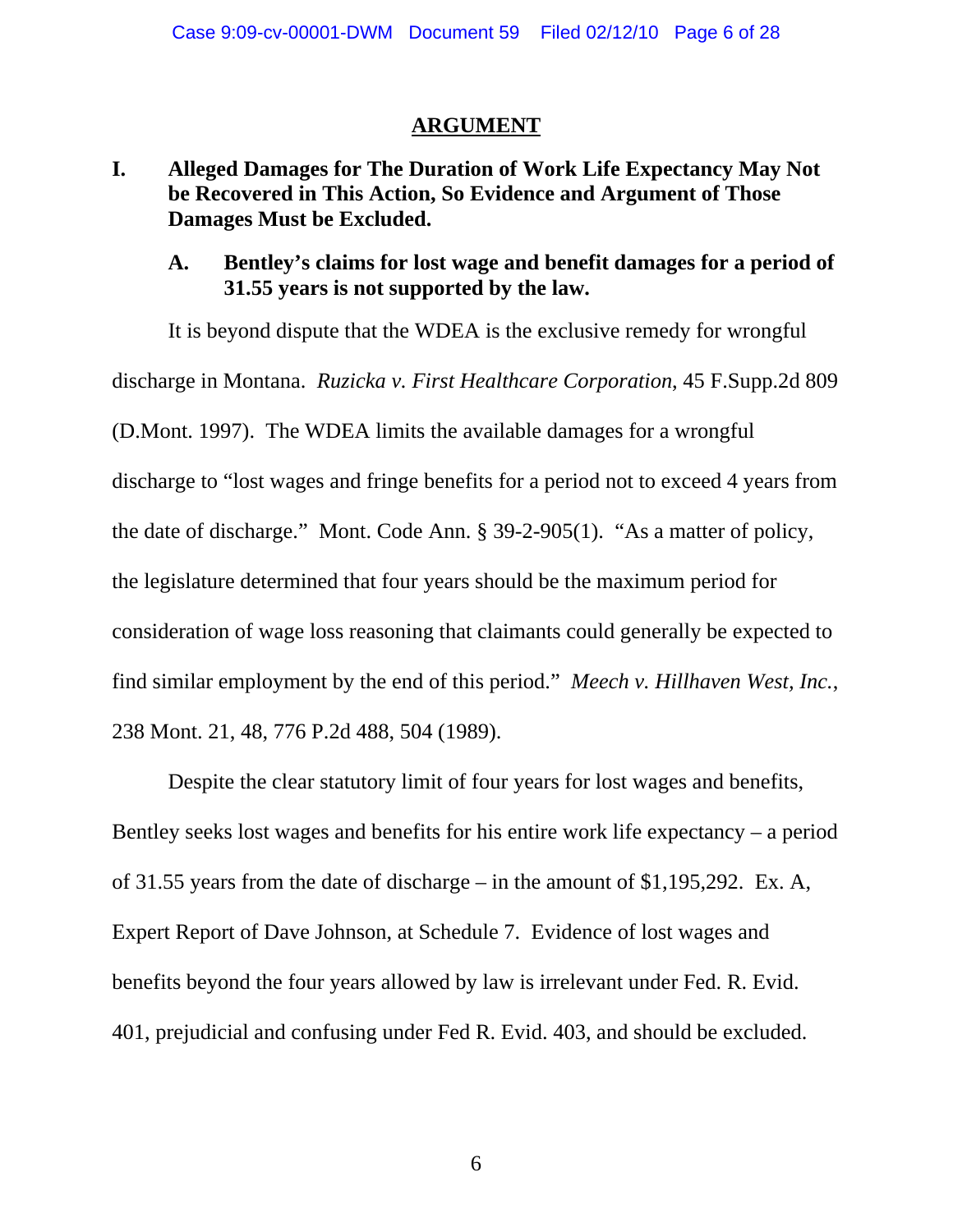Bentley may argue that he is entitled to recover lost wages and benefits for his work life expectancy pursuant to one of his non-WDEA causes of action. Such an argument must fail. As made clear in the WDEA: "Except as provided in this part, no claim for discharge may arise from tort or express or implied contract." Mont. Code Ann. § 39-2-913. The only way to successfully bring a tort claim, is to prove that tort claim is *separate and independent* from a claim for wrongful discharge. *Mysse v. Martens*, 279 Mont 253, 268, 926 P.2d 765, 774 (1996); *Beasley v. Semitool, Inc*., 258 Mont. 258, 263, 853 P.2d 84, 86-87 (1993); *Batchelder v. Home Depot U.S.A., Inc.,* CV 04-52-BU-RWA, Findings & Recommendations of U.S. Magistrate Judge and Orders Docket # 95 (Sept. 27, 2006) and Order Docket #108 (February 6, 2007)(attached hereto for the Court's convenience as Exhibits B and C, respectively). When a claimant does not allege any damages other than those "arising out of her discharge, the complaint is insufficient to indicate a separate claim." *Mysse,* 279 Mont at 268, 926 P.2d at 774.

Bentley's claim for lost wages and benefits necessarily arise out of his discharge from CPPL. Had his employment at CPPL not been terminated on November 12, 2008, he would not have suffered lost wages and benefits beginning on November 12, 2008 and continuing for the next 31.55 years. Thus, all other theories under which Bentley seeks to recover lost wages and benefits are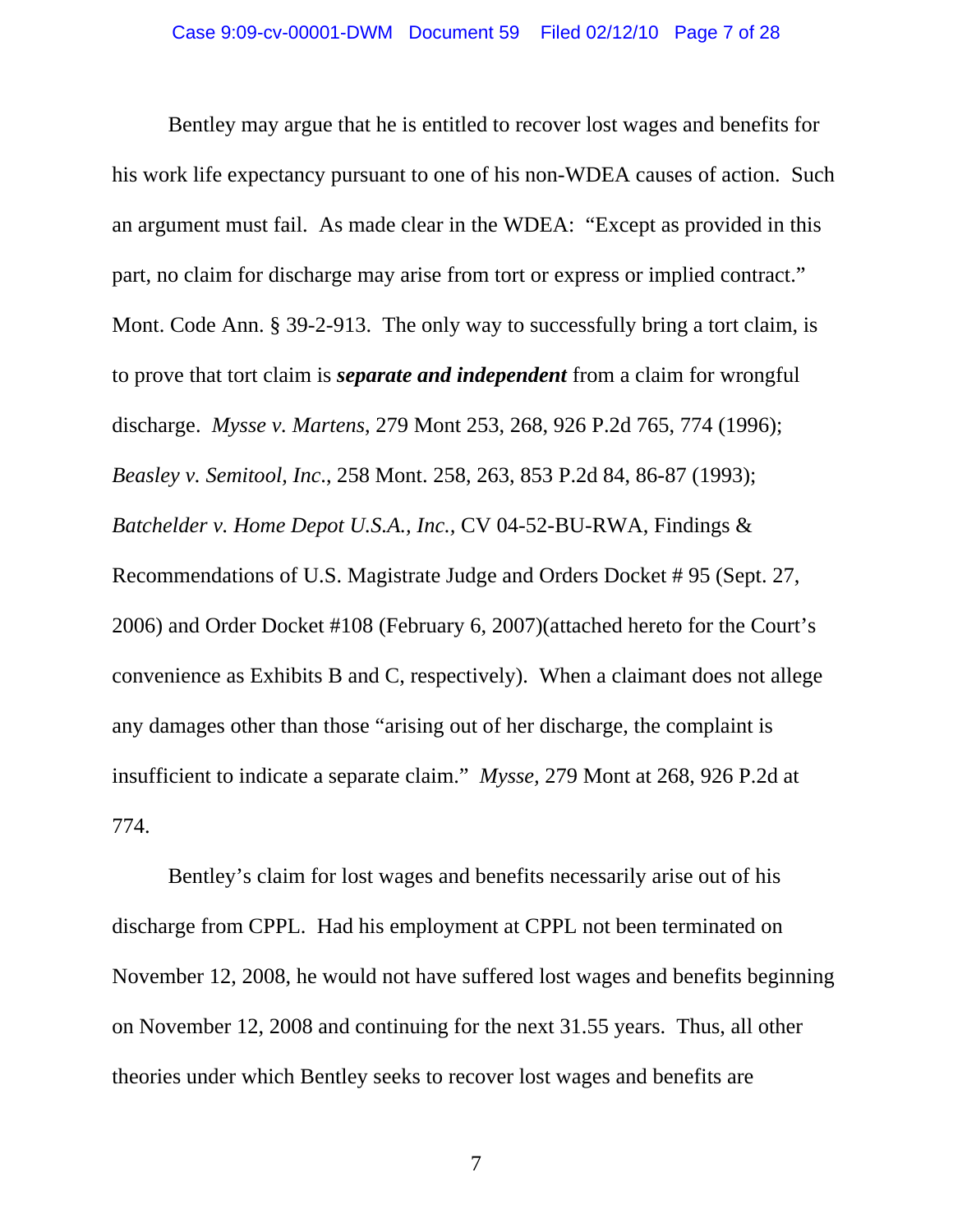preempted by the WDEA, and any evidence of damages should be limited to the maximum four-year period prescribed by the WDEA.

#### **B. Bentley's expert analysis is unreliable and fails to account for established statutory limitations on the availability of lost wages and benefits, and thus should be excluded.**

Bentley's proffered economic expert – Dave Johnson – fails to account for the WDEA's limitation that lost wages and fringe benefits are only recoverable for a period of four years. Despite the limitations on damages discussed above, Mr. Johnson submitted an expert report calculating lost wages and fringe benefits for Bentley's work life expectance – a period of 31.55 years and totaling \$1,193,869. Ex. A, Johnson Expert Rpt. at Schedule 7.

Expert testimony calculating damages to which Bentley has no legal right to recover is irrelevant under Fed. R. Evid. 401, prejudicial and confusing under Fed. R. Evid. 403, and is not helpful to the jury in deciding a fact at issue as required by Fed. R. Evid. 702. Courts have consistently excluded expert testimony on similar grounds. *See, e.g., Herbert v. Lisle Corp*., 99 F.3d 1109, 1117 (Fed. Cir. 1996) (citation omitted) ("Incorrect statements of law are no more admissible through 'experts' than are falsifiable scientific theories."); *Justice* v. *Carter*, 972 F.2d 951, 956 (8th Cir. 1992) ("The district court did not abuse its discretion in not admitting expert testimony which was based upon an inapplicable interpretation of the law."); *Federal Realty Inv. Trust* v. *Pacific Ins. Co.*, 760 F. Supp. 533, 538 (D. Md.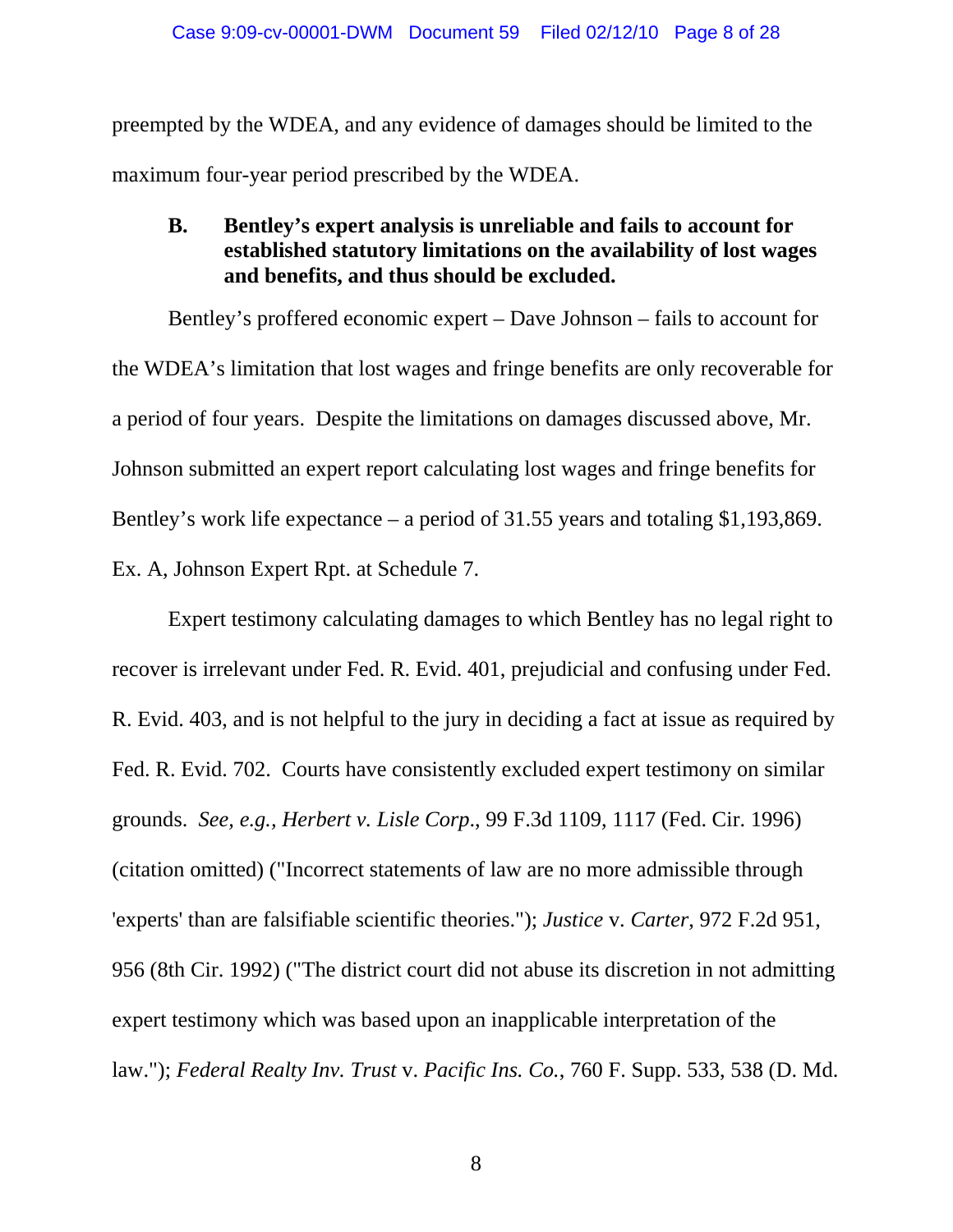1991) (because standard to which experts would testify was "wrong as a matter of law," court granted motion in limine to prohibit experts from testifying about allocation of defense costs); *Exxon Corp*. v. *Superior Court*, 60 Cal Rptr. 2d 195, 202 (Cal. Ct. App. 1997) ("the court is not bound by an expert opinion that is speculative or conjectural or that is based on an incorrect legal theory"); *Hacker* v. *Holland*, 570 N.E.2d 951, 959 (Ind. Ct. App. 1991) (reversing because expert's testimony "was an improperly admitted incorrect statement of law"); *Franch* v. *Ankney*, 670 A.2d 951, 958 (Md. 1996) (because opinions of experts were "based on an incorrect interpretation of Maryland law, the trial court was fully justified in striking the testimony"); *Greenspan* v. *Norfolk County*, 161 N.E. 894, 895 (Mass. 1928) (holding that motion to strike expert testimony should have been granted where expert based land valuation on legally incorrect assumption); *Doolittle* v. *City of Everett*, 786 P.2d 253, 262 (Wash. 1990) (en banc) (stating that expert testimony "was entirely premised on an incorrect legal principle" and, therefore, "must be disregarded").

Here, Mr. Johnson's expert report, his anticipated trial testimony and any other evidence regarding lost wages and benefits for Bentley's work life expectancy is entirely at odds with the plain language of the WDEA. As such, an order in limine excluding all evidence regarding lost wages and benefits through Bentley's work life expectancy is mandated.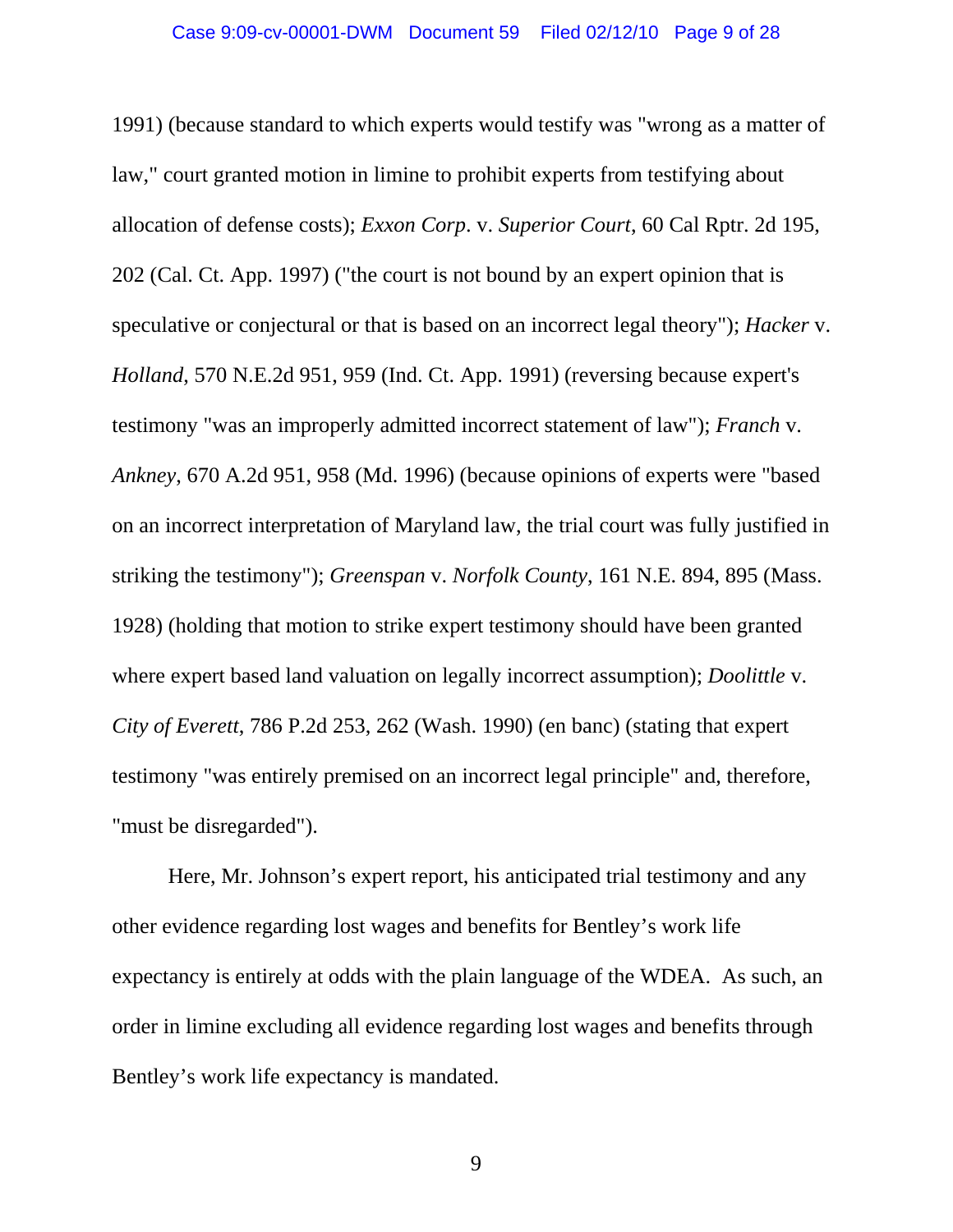# **II. Bentley's Alleged Pain and Suffering is Irrelevant and Should Be Excluded.**

In addition to improperly claiming damages for his work life expectancy,

Bentley is also improperly claiming \$100,000 in damages for pain and suffering.

See Pl's Preliminary Pretrial Statement at 19. Again, the WDEA is quite clear as

to the damages recoverable should a plaintiff prove a wrongful discharge:

(1) If an employer has committed a wrongful discharge, the employee may be awarded lost wages and fringe benefits for a period not to exceed 4 years from the date of discharge, together with interest on the lost wages and fringe benefits. Interim earnings, including amounts the employee could have earned with reasonable diligence, must be deducted from the amount awarded for lost wages. Before interim earnings are deducted from lost wages, there must be deducted from the interim earnings any reasonable amounts expended by the employee in searching for, obtaining, or relocating to new employment.

(2) The employee may recover punitive damages otherwise allowed by law if it is established by clear and convincing evidence that the employer engaged in actual fraud or actual malice in the discharge of the employee in violation of  $39-2-904(1)(a)$ .

(3) *There is no right under any legal theory to damages for wrongful discharge under this part for pain and suffering, emotional distress, compensatory damages, punitive damages, or any other form of damages, except as provided for in subsections (1) and (2).*

Mont. Code Ann. §39-2-905 (emphasis added).

Pursuant to this clear statutory language, Bentley cannot recover for pain

and suffering. Thus, the only reason to raise those claims at trial would be to incite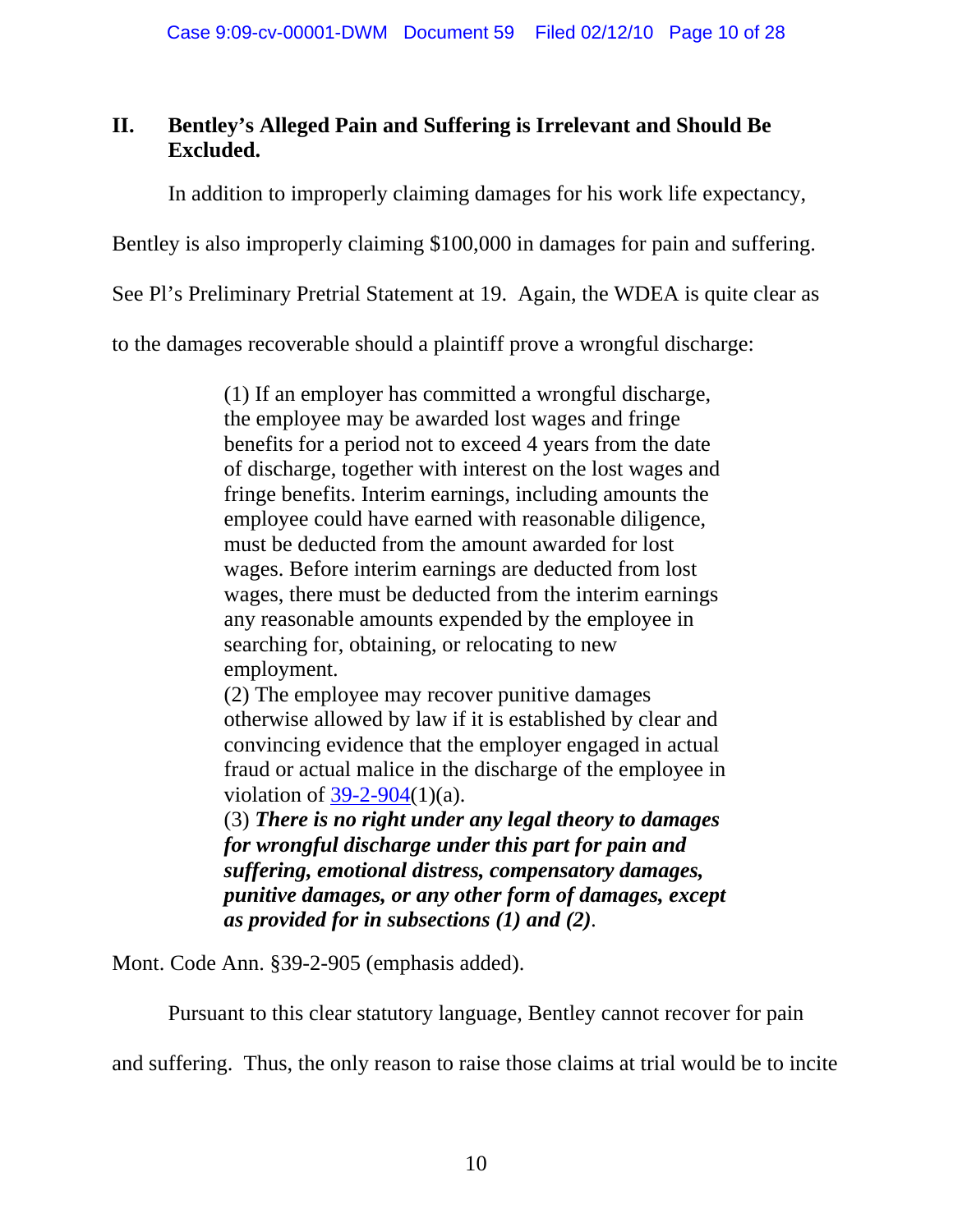the sympathy of the jury, thus allowing evidence that is not relevant to unfairly prejudice the jury. Fed. R. Evid. Rule 403 was designed to avoid such unfair prejudice:

> "Unfair prejudice" within its context means an undue tendency to suggest decision on an improper basis, commonly, though not necessarily, an emotional one.

Advisory Committee Notes to Rule 403.

Testimony that Bentley felt bad or suffered emotionally or physically would have no reasonable purpose. If it is admitted into evidence, in the colorful words of Judge McCarvel, "the goose is already cooked." *Workman v. MacIntyre Construction Co.*, 190 Mont. 5, 13, 617 P.2d 1281, 1285 (1980)(McCarvel, J. sitting by designation). Certain facts just "cannot be erased from the minds of the jurors." *Id.* For this reason, Bentley should be precluded from introducing any evidence, directly or by implication, of any pain and suffering allegedly suffered as a result of his discharge, or testimony or evidence of or how he *felt* when he was discharged.

# **III. Bentley's Damages Should be Limited by After-Acquired Evidence of Wrongful Conduct.**

On October 6, 2009, Bentley testified that when CPPL asked to search his vehicle on November 12, 2008, his "vehicle would have been on the premises with that firearm [.38 Special] under the console." Ex. D; Deposition of Tim Bentley, 58:24-59:21 (October 6, 2009). In fact, he had this firearm in his vehicle the entire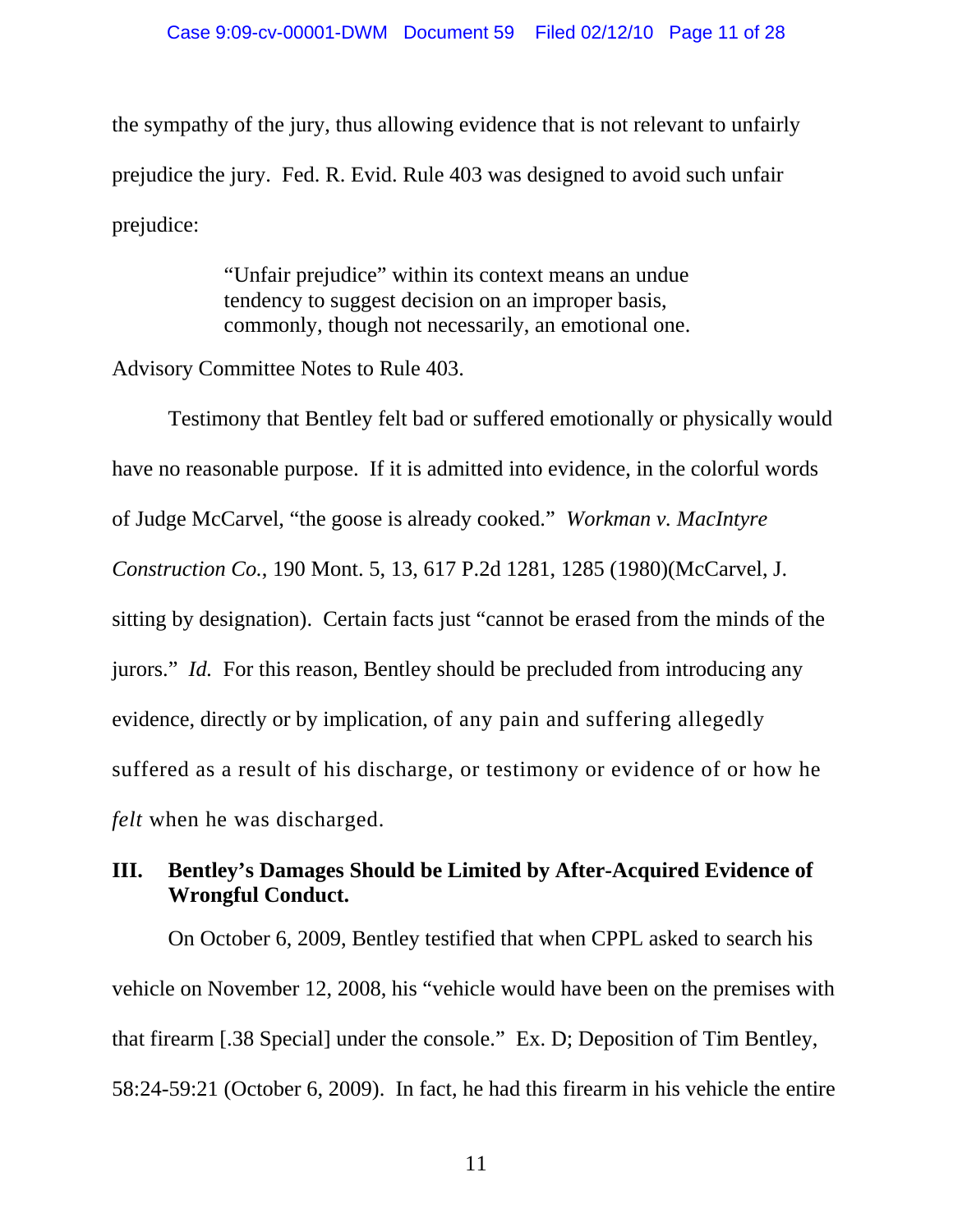time he was employed at CPPL. *Id.* Bentley understood that CPPL's firearms policy prohibited guns on company property. *Id.* at 56:19-57:4.

In 1995, the United States Supreme Court resolved a split in the circuits regarding whether an employee should be denied all relief when the employer later discovers some wrongful conduct that would have led to the employee's lawful termination had it been discovered earlier. *McKennon v. Nashville Banner Publishing Co.*, 513 U.S. 352 (1995).

In *McKennon*, after the employee brought suit alleging that she had been terminated in violation of the Age Discrimination in Employment Act ("ADEA"), the employer learned in a deposition that the employee had removed and copied confidential documents. *Id*. at 355. The Court held that if an employer establishes that "the wrongdoing was of such severity that the employee would in fact have been terminated on those grounds alone had the employer known of it at the time of the discharge," the employee's damages will be limited. *Id*. at 362-63. The appropriate measure of damages in such cases is generally backpay from the date of the unlawful discharge to the date the new information was discovered. *Id*. at 362. "Neither reinstatement nor front pay is an appropriate remedy." *Id*.

Since *McKennon* was decided, two lines of cases have developed regarding the use of after-acquired evidence in state law wrongful discharge actions. The first line of cases has adopted the *McKennon* rule that after-acquired evidence of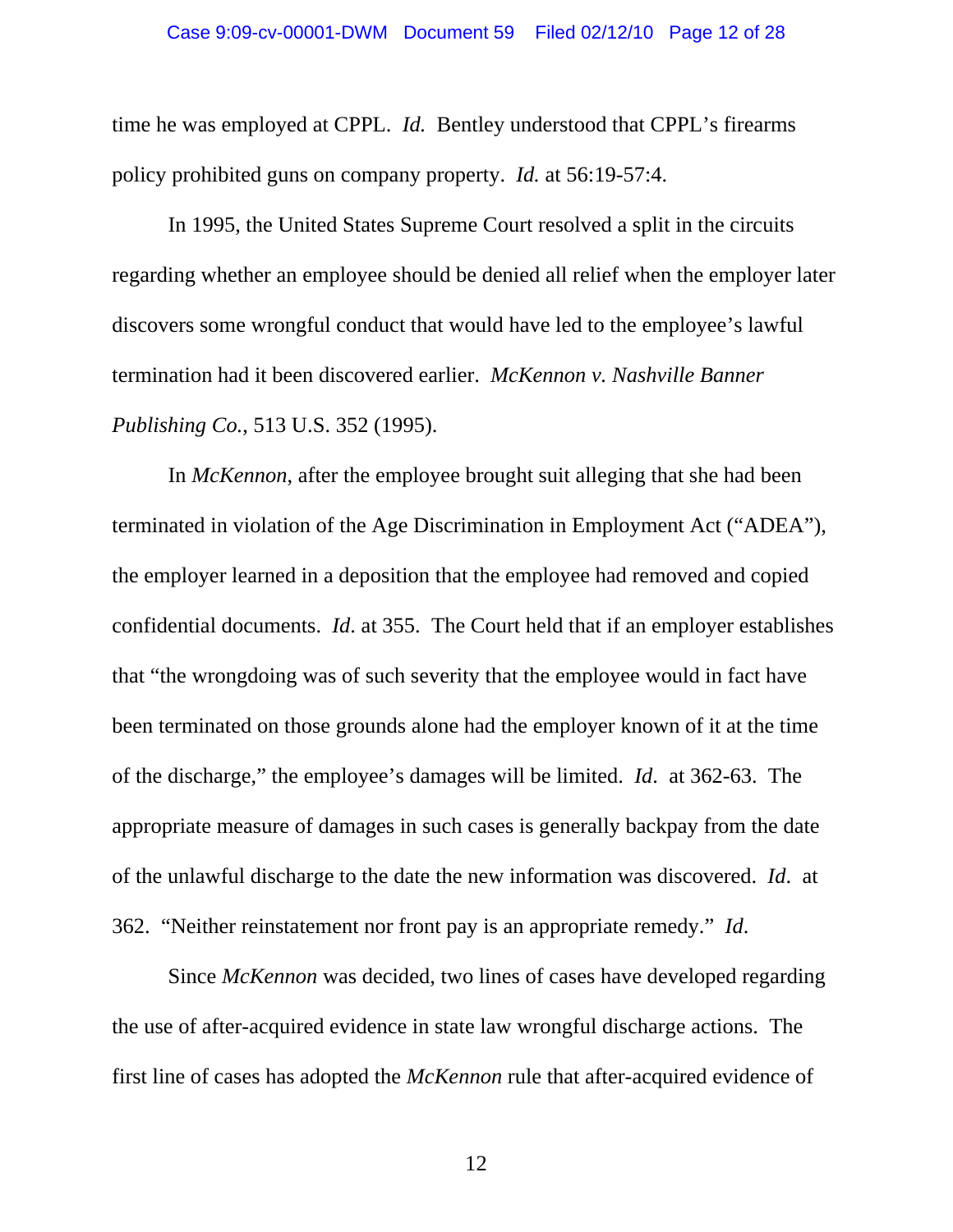conduct for which an employee could have been legally terminated limits, but does not bar, an employer's liability for wrongful discharge. *See*, *e.g.*, *Silver v. CPC-Sherwood Manor, Inc.*, 151 P.3d 127, 131 (Okla. 2006); *Trico Technologies Corp. v. Montiel*, 949 S.W.2d 308, 312 (Tex. 1997); *Barlow v. Hester Indus., Inc.*, 479 S.E.2d 628, 633 (W. Va. 1996); *Walters v. United States Gypsum Co.*, 537 N.W.2d 708, 711-12 (Iowa 1995); *Wright v. Rest. Concept Mgmt., Inc.*, 532 N.W.2d 889, 892 (Mich. Ct. App. 1995). These cases typically involve wrongful discharge claims based on retaliation and/or discrimination and the respective courts have generally adopted *McKennon*'s reasoning that after-acquired evidence should not act as a complete bar to recovery because of public policy considerations. Instead, damages for wrongful discharge are limited to the date of discovery. This is the line of cases upon which CPPL bases this motion.

The second line of cases holds that, in wrongful discharge cases in which no public policy implications are present, such as a claim alleging violation of an implied contract, after-acquired evidence of conduct for which an employee could have been legally terminated may serve to completely bar any recovery for wrongful discharge. *See*, *e.g.*, *Teter v. Republic Parking Sys., Inc.*, 181 S.W. 330, 341 (Tenn. 2005); *Lewis v. Fisher Serv. Co.*, 495 S.E.2d 440, 442-45 (S.C. 1998); *Crawford Rehabilitation Servs., Inc. v. Weissman*, 938 P.2d 540, 547-48 (Colo. 1998) (en banc); *Gassmann v. Evangelical Lutheran Good Samaritan Society, Inc.*,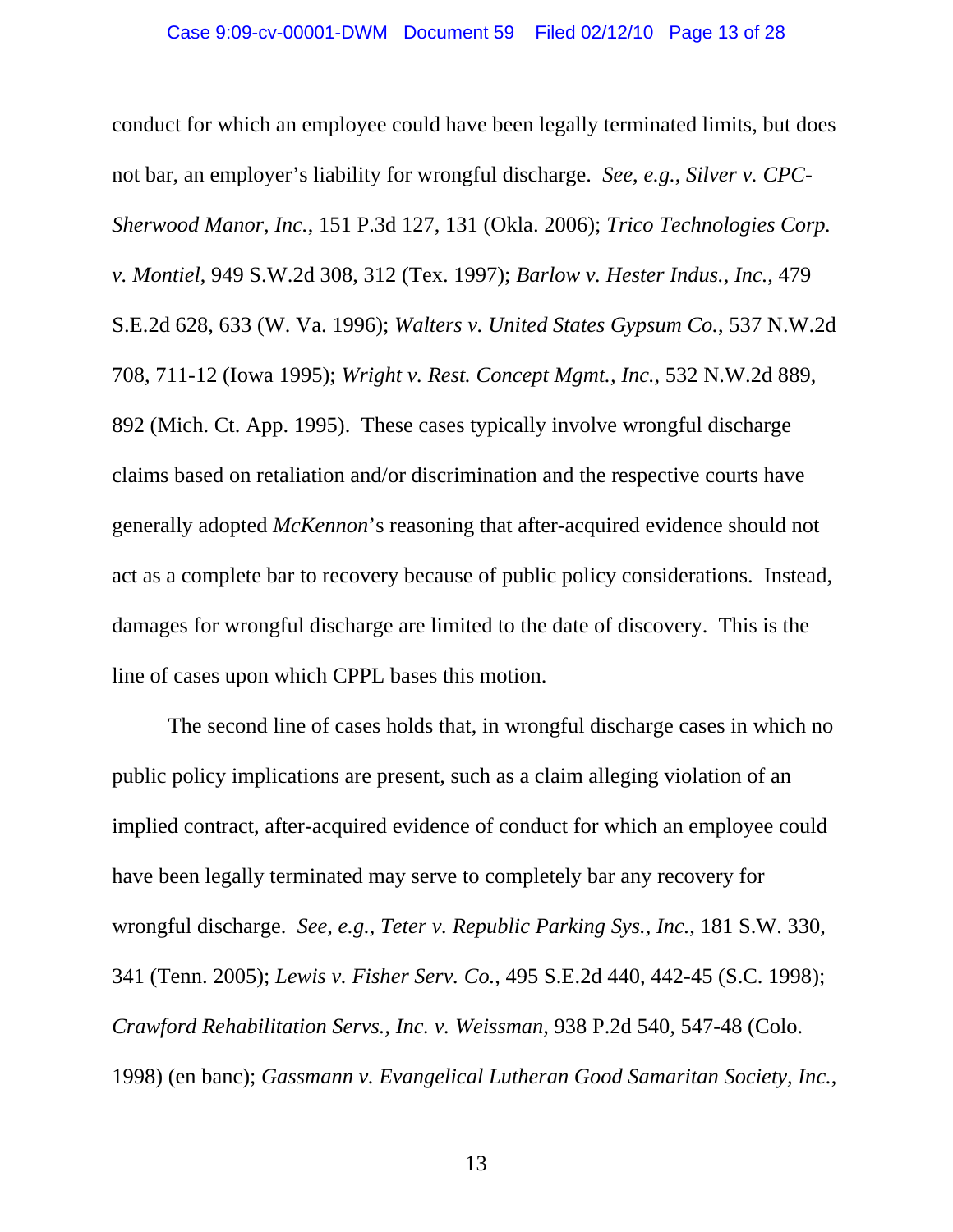933 P.2d 743, 745 (Kan. 1997). The rationale behind this second line of cases is that "an employee cannot complain about being wrongfully discharged because the individual is no worse off than he or she would have been had the truth of his or her misconduct been presented at the outset." *Gassmann*, 933 P.2d at 746.

The Montana Supreme Court has not yet addressed the situation presented by *McKennon* and its progeny. Bentley may argue that Judge Lynch has opined on the issue. *Schwartz v. Metro Aviation, Inc.*, 2009 WL 3522599, \*5 (D. Mon. 2009). However, Judge Lynch's order addressed whether after-acquired evidence could be offered to determine liability; not whether after-acquired evidence would limit damages. In *Schwartz*, the employee was terminated after he authorized a damaged helicopter to fly from Arlee to Missoula without authority to do so and submitted the "poorest signoff" and the "worst log entry" his supervisor had ever seen. Three days after the employee's discharge, the Federal Aviation Administration ("FAA") issued warning to the employee for authorizing the flight. In the wrongful discharge lawsuit, Metro Aviation sought to use the FAA warning, issued after termination, as evidence supporting its reason for termination. Judge Lynch held that since Metro Aviation did not know of the FAA warning when making the decision and it did not directly support the original reasons for discharge ("poorest signoff" and "worst log entry"), the FAA warning could not be used as evidence to prove liability.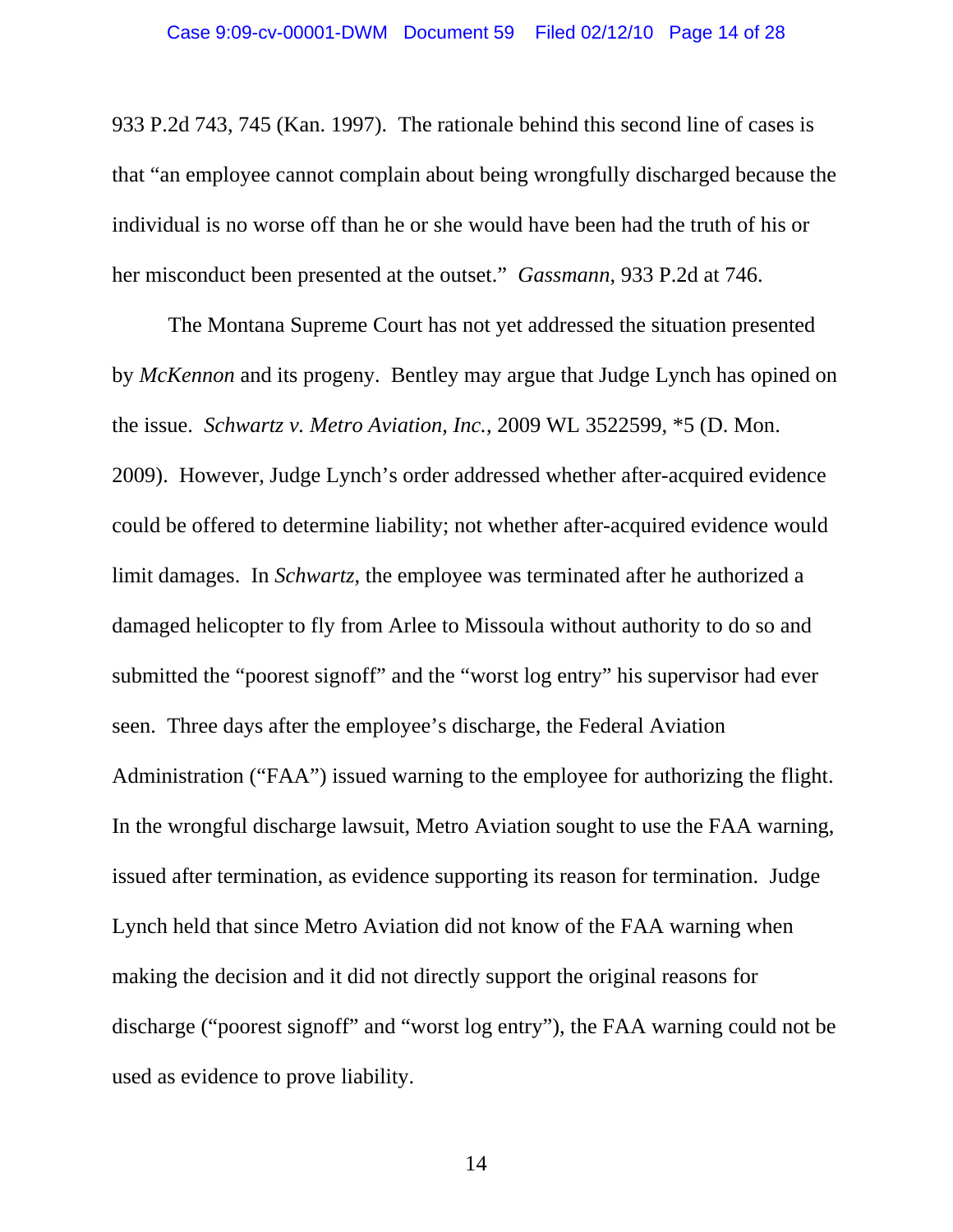Here, CPPL's motion is clearly distinguishable from *Schwartz*, as the afteracquired evidence is being submitted to limit damages pursuant to *McKennon* and its progeny that have followed the first line of cases discussed above. After terminating Bentley, CPPL obtained evidence that would have led to Bentley's firing had it been discovered earlier. In his deposition, Bentley testified that when CPPL asked to search his vehicle on November 12, 2008, his "vehicle would have been on the premises with that firearm [.38 Special] under the console." Ex. D; Bentley Depo. at 58:24-59:21. In fact, he had this firearm in his vehicle the entire time he was employed at CPPL. *Id.* Bentley understood that CPPL's firearms policy prohibited guns on company property. *Id.* at 56:19-25. Had CPPL known that Bentley was repeatedly violating its firearms policy by having a handgun in his vehicle on company property, CPPL would have terminated him at that time. Ex. E, Declaration of Bruce Owens at ¶ 12. Thus, CPPL's discovery of Bentley's violation of the firearms policy cuts off his damages for wrongful discharge as of the date of discovery. *See McKennon*, 513 U.S. at 362. No evidence of wrongful discharge damages after that date should be admitted into evidence.

#### **A. Bentley's expert Lynda Brown's testimony and opinions should be excluded as improper expert testimony.**

Bentley intends to offer the testimony and opinions of Lynda Brown, Ph.D., SPHR, to support his wrongful discharge claim. Dr. Brown's proposed testimony not only exceeds the scope of proper expert testimony, but it also will not assist the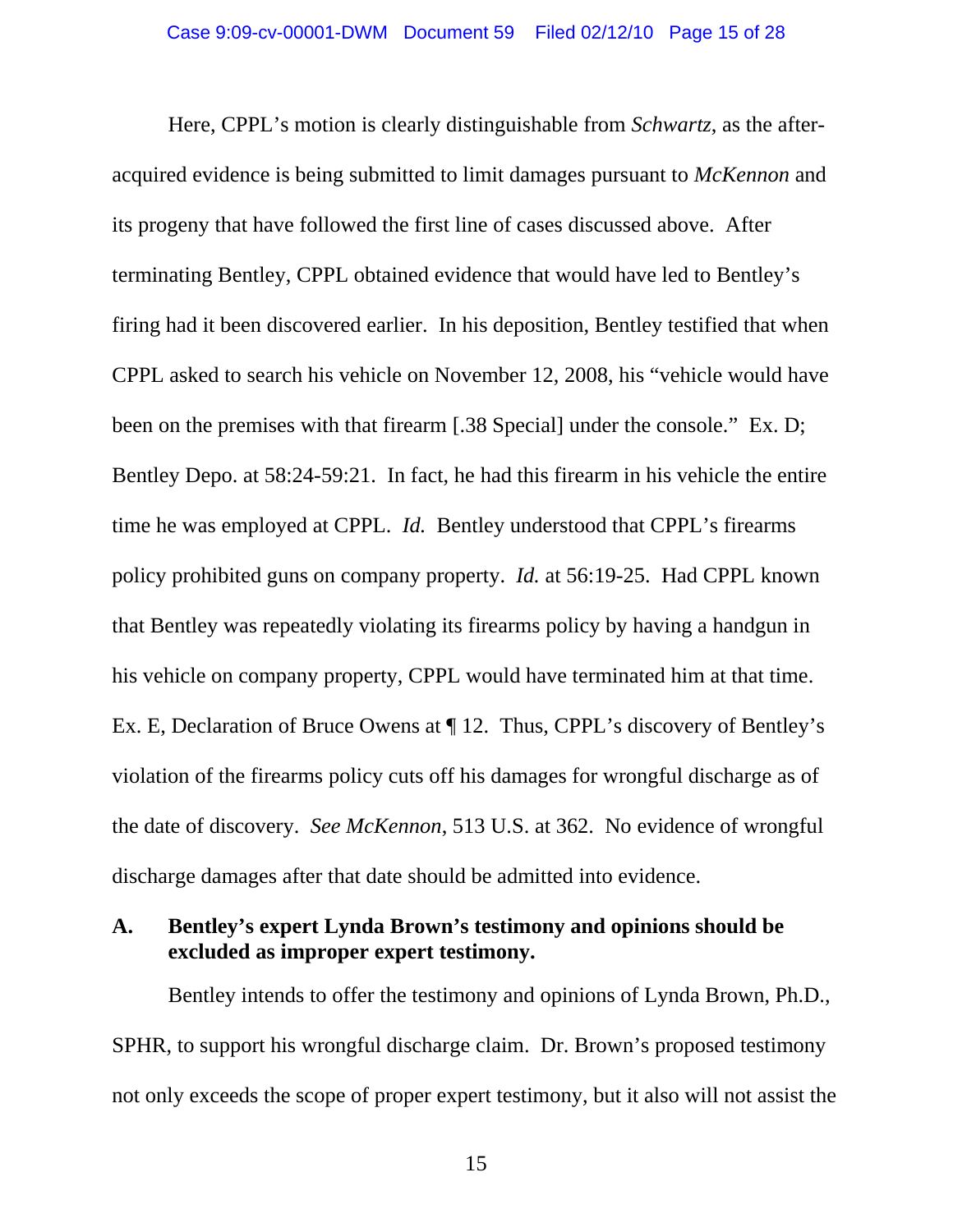jury to understand the evidence or determine a fact in issue. Further, Dr. Brown is not qualified to opine on the only issue that could possibly require expert testimony; workplace violence and responding to threats of workplace violence. The Court should enter an order wholly excluding the testimony and opinions of Dr. Brown.

## **1. Dr. Brown's opinions goes to the ultimate questions to be decided by the jury.**

Expert witness testimony is appropriate "[i]f scientific, technical, or other specialized knowledge will assist the trier-of-fact to understand the evidence or to determine a fact in issue." Fed. R. Evid. 702. "Experts may not opine on issues that are committed exclusively to the finder of fact. For example, expert testimony is inadmissible if it does no more than tell the finder of fact what conclusion to reach." 4 Weisntein's Federal Evidence § 702.03[3] (2004); *see also United States v. Bilzerian*, 926 F.2d 1285, 1294 (2nd Cir. 1991) (expert testimony is not permitted where it would usurp the role of the jury in applying the law to the facts before it). Federal courts have routinely prohibited expert testimony in employment cases where the expert's opinion goes to this ultimate determination that must be made by the jury. *See, e.g., Torres v. County of Oaklan*d, 758 F.2d 147, 151 (6th Cir. 1985) (expert witness' testimony that plaintiff "had been discriminated against because of her national origin" was inadmissible because it tracked statutory language and had precise legal meaning).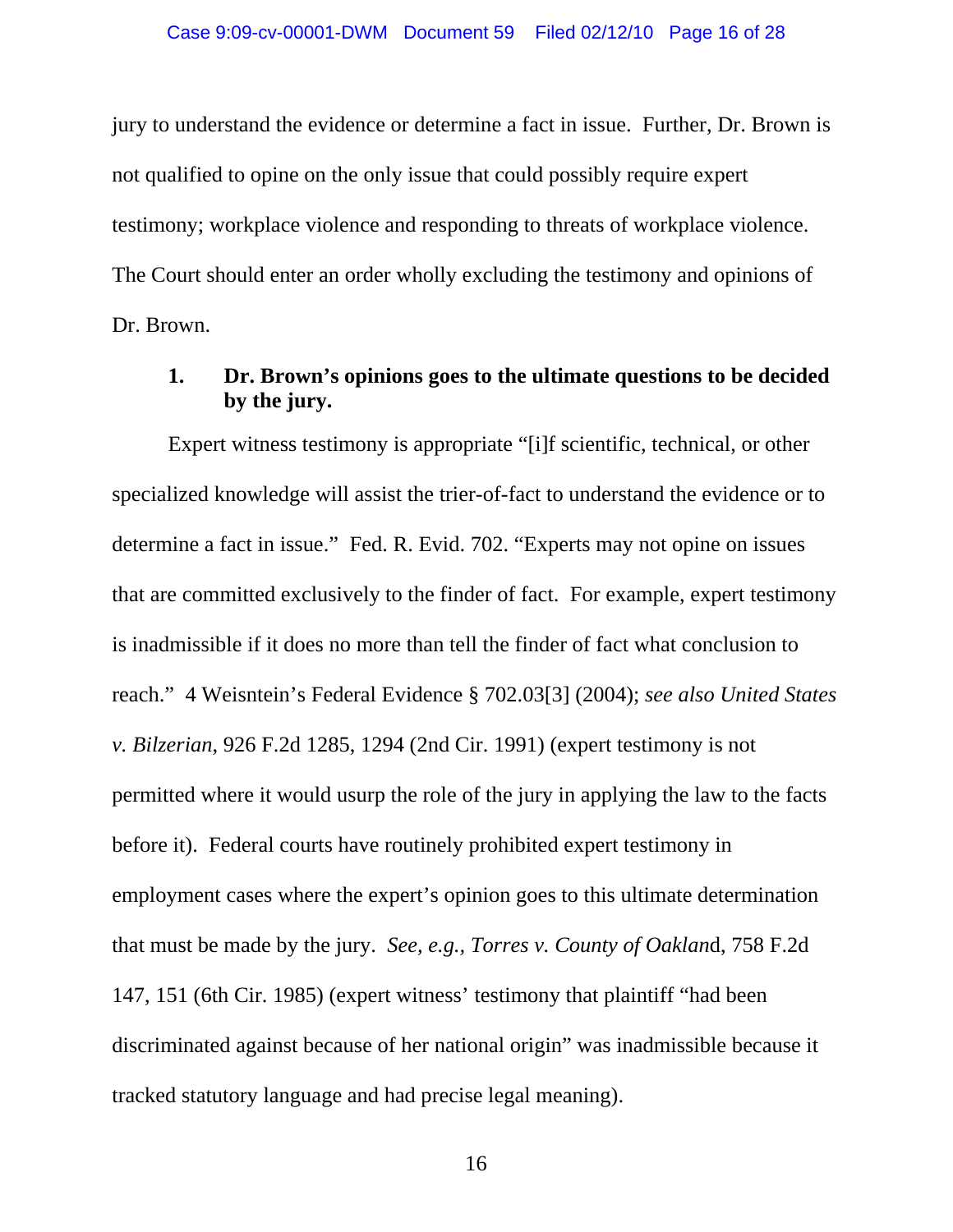Dr. Brown's expert disclosure offers the opinions "ConocoPhillips did not have a legitimate business reason to terminate Tim Bentley", "Mr. Bentley was terminated in retaliation for making his EAP report" and "ConocoPhillips violated their own personnel policies." *See* Exhibit F, Expert Witness Reports of Dr. Lynda Brown (Nov. 25, 2009 and January 22, 2010). These are plainly conclusions inappropriate for expert testimony.

#### **2. Dr. Brown's "opinions" do not assist the trier of fact.**

The cornerstone of Rule 702's requirement that expert testimony "assist the trier of fact" is the inquiry regarding whether the issues are beyond the ordinary understanding of the jury. If so, then expert testimony is not admissible. 4 Weisntein's Federal Evidence § 702.03[2][a] (2004); 29 Wright and Gold, FEDERAL PRACTICE AND PROCEDURE § 6264 (1997). Indeed, in the Ninth Circuit, this question asks whether the expert testimony will be of "appreciable help" to the jury. *Little Oil Co. v. Atlantic Richfield Co.*, 852 F.2d 441, 446 (9th Cir. 1988). Similarly, the Montana Supreme Court has adopted the following test:

> . . . whether the subject is one of such common knowledge that men of ordinary education could reach a conclusion as intelligently as the witness, or whether the matter is sufficiently beyond common experience that the opinion of an expert would assist the trier of fact.

*State v. Howard*, 195 Mont. 400, 404-405, 637 P.2d 15, 17 (1981); *citing State v. Campbell*, 146 Mont. 251, 258, 405 P.2d 978, 983 (1965).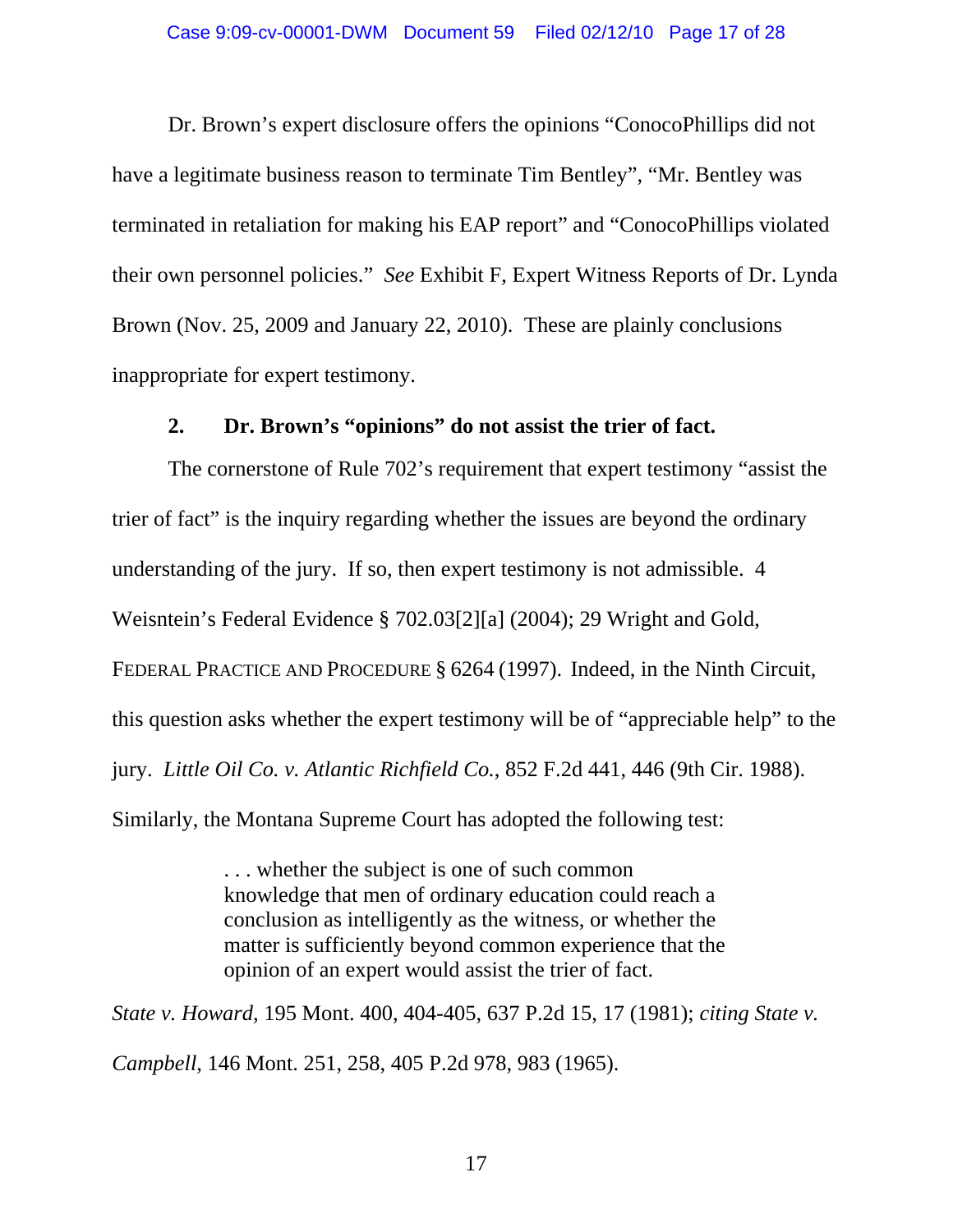In order to provide appreciable help to the jury, expert opinion testimony must contain "more than an expression of the witness' general belief as to how the case should be decided." *Kizer v. Semitool, Inc.*, 824 P.2d 229, 233 (Mont. 1991) (rejecting expert testimony that employer breached the implied covenant of good faith and fair dealing and that employer's reduction of force was not legitimate); *see also Heltborg v. Modern Machinery,* 244 Mont. 24, 795 P.2d 954 (1990) (rejecting expert testimony that employer breached the implied covenant of good faith and fair dealing and was negligent).

Here, Dr. Brown's "opinions" are nothing more than her spin on the facts. For example, Dr. Brown asserts that Halsor "became party to Mr. Thomas's engineered disciplinary actions resulting in Mr. Bentley's termination", and Thomas "intentionally misrepresented the speeding incident". See Ex. F, Dr. Brown Expert Disclosure. These are not expert "opinions". Instead, Dr. Brown is simply reviewing the evidence and instructing the jury how to rule on that evidence.

To make matters even worse, Dr. Brown was only provided a part of the evidence to spin the facts into improper expert "opinions".

On November 5, 2009, Steve Thomas sent an e-mail to Bruce Owens, Scott Spicher and Ken Halsor regarding a speeding incident at the Missoula terminal involving Bentley in January 2008. Ex. G, Deposition of Steve Thomas at 96:13-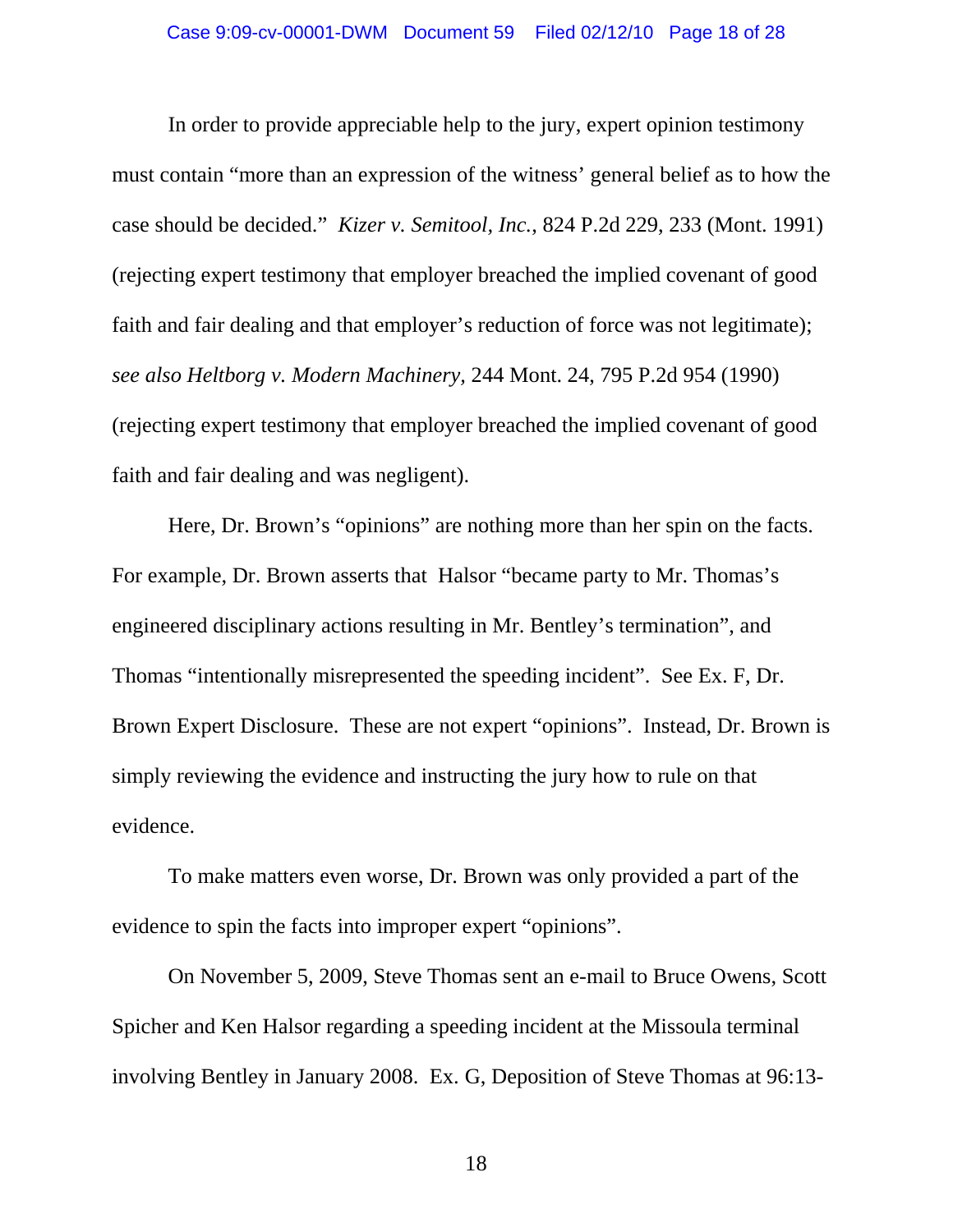98:25. Thomas had drafted this e-mail in January, 2008, kept it in his draft folder, but did not send the e-mail until Ken Halsor asked for additional information in November 2008. *Id.* Dr. Brown reviewed this e-mail and reached the following conclusions:

- Thomas "intentionally misrepresented the speeding incident". Ex. H, Deposition of Dr. Lynda Brown at 80:15;
- "This falsification of information constitutes unethical conduct". *Id.* at 82:2-18.
- "Mr. Thomas lied to ConocoPhillips officials". *Id.* at 82:25-84:1.

What Dr. Brown ignored was a follow-up e-mail Thomas sent to Bruce Owens, Scott Spicher, Ken Halsor, later in the day on November 5, 2008, which explained that the original "e-mail was constructed January 22nd and I've kept it in my draft file and the reason I'm sending today is because Ken wanted more information on the subject." Ex. H, Brown Depo. at 85:11-19, Depo. Ex. 37. Although she recalled the specifics of the first e-mail, Dr. Brown did not know whether she had seen the second e-mail. *Id*. When presented with all of the evidence, Dr. Brown's so called "opinions" regarding misrepresenting the speeding incident, Thomas' alleged falsification of information and alleged lie to CPPL's officials fail in light of Thomas' second e-mail fully explaining the reason for sending the first e-mail. Dr. Brown's testimony must be excluded because she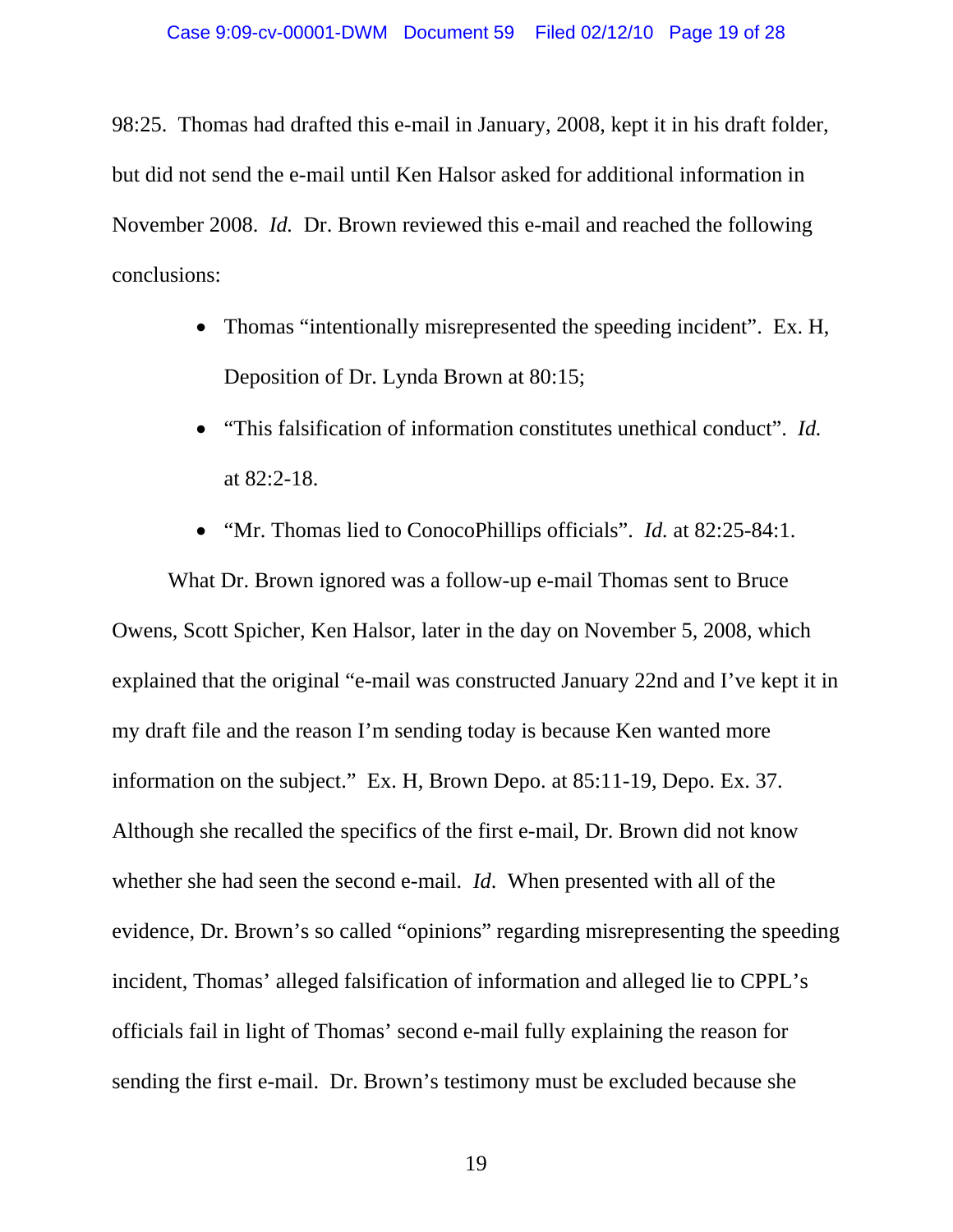could not possibly provide "appreciable help" to the jury by simply reciting incomplete facts of which she has no personal knowledge.

**3. Montana law does not impose "generally accepted human resources policies" on employers to determine whether an employer violated its express written personnel policies.** 

Dr. Brown's opinions are based on what she considers to be generally

accepted Montana human resources practices and policies. For example, in

addition to the above opinions, Dr. Brown is expected to provide the following

testimony:

- ConocoPhillips' release of confidential employee information *violated established Human Resources policies and practices*.
- *According to established policies and practices within the profession of human resource management*, this falsification of information constitutes unethical conduct on the part of a supervisor and is another example of ConocoPhillips violating their own internal policies.
- Mr. Thomas' deception represents a clear breach of *policies and practices in the human resource management profession.*
- *Based on established HR practices and policies*, ConocoPhillips had no legitimate business reason to terminate Mr. Bentley, and the conduct was retaliatory and in violation of its own policies.

See Ex. F, Dr. Brown's expert witness disclosures. None of these opinions are relevant in a statutory wrongful discharge action in Montana. The WDEA does not apply a negligence or "bad faith" standard, so "generally accepted human resources practices" are irrelevant.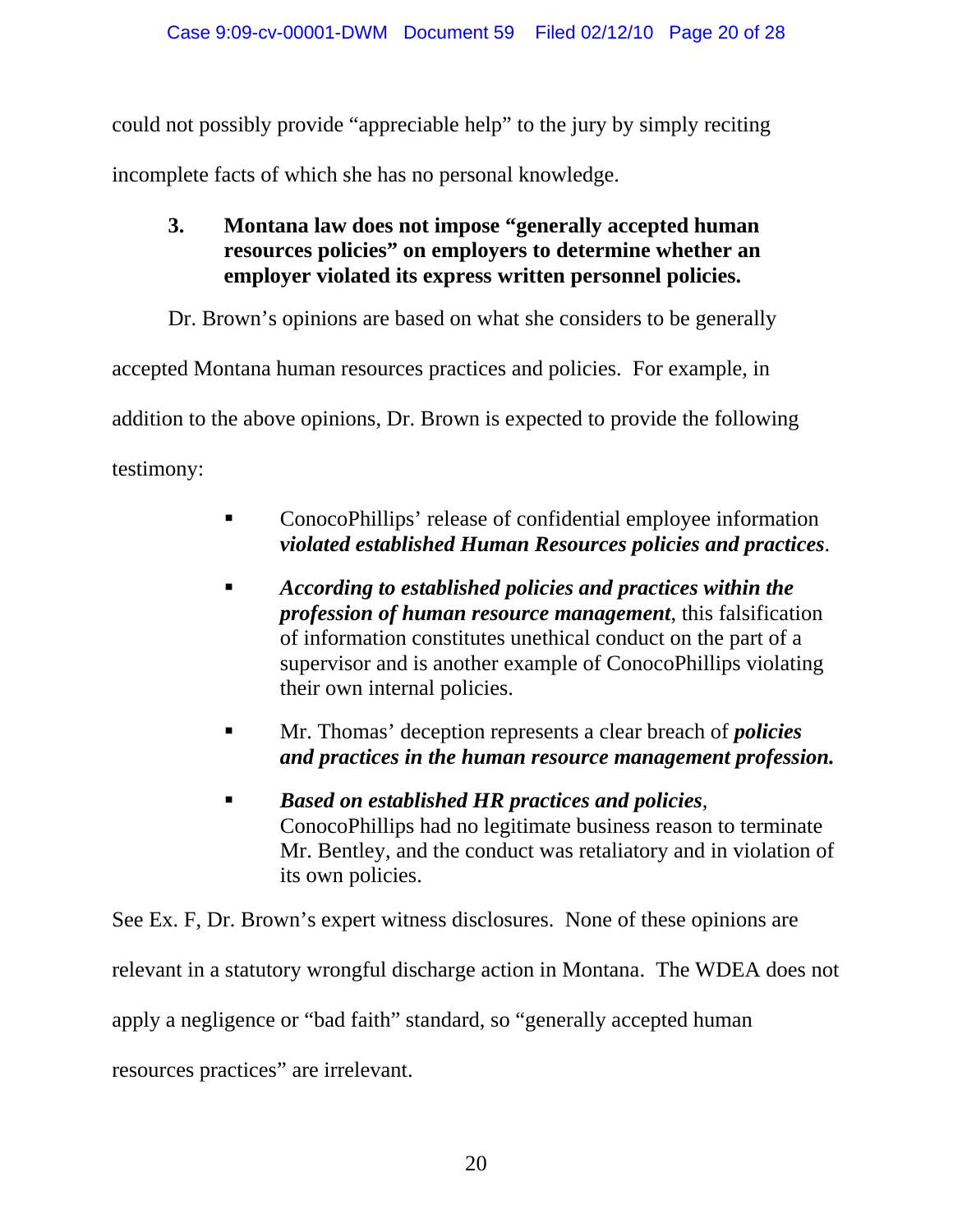Prior to the enactment of the WDEA, the standard in a wrongful discharge case was whether or not the employee breached the covenant of good faith and fair dealing . Accordingly, pre-WDEA case law does suggest that it was appropriate for an expert to opine as to whether or not the employer violated its personnel policies, and if the violations satisfied the good faith and fair dealing standard. *See, e.g., Crenshaw v. Bozeman Deaconess Hospital*, 693 P.2d 487 (Mont. 1984); *see also Flanigan v. Prudential Federal Savings & Loan*, 720 P.2d 257 (Mont. 1986). This required a jury to make a determination whether the employer "observ[ed] … reasonable commercial standards of fair dealing in the trade." Mont. Code Ann. § 28-1-211.

Upon passage of the WDEA in 1987, the Montana Legislature eliminated breach of the implied covenant and other tort claims as a cognizable cause of action for wrongful discharge. Mont. Code Ann.  $\S 39-2-905(3)$ . The WDEA changed the standard from the tort-like "good faith and fair dealing" standard to a simple factual inquiry: *did the employer violate its express written personnel policies*? This distinction was recognized in *Miller v. Citizen's State Bank*, 830 P.2d 550 (Mont. 1992). In that case, the plaintiff claimed she was dismissed without good cause. As part of her proof, she sought to impose a standard on the

 $\overline{a}$ 

<span id="page-20-0"></span><sup>&</sup>lt;sup>1</sup> CPPL has moved for summary judgment on Bentley's claim for breach of the implied covenant of good faith and fair dealing as it is clearly preempted by the WDEA.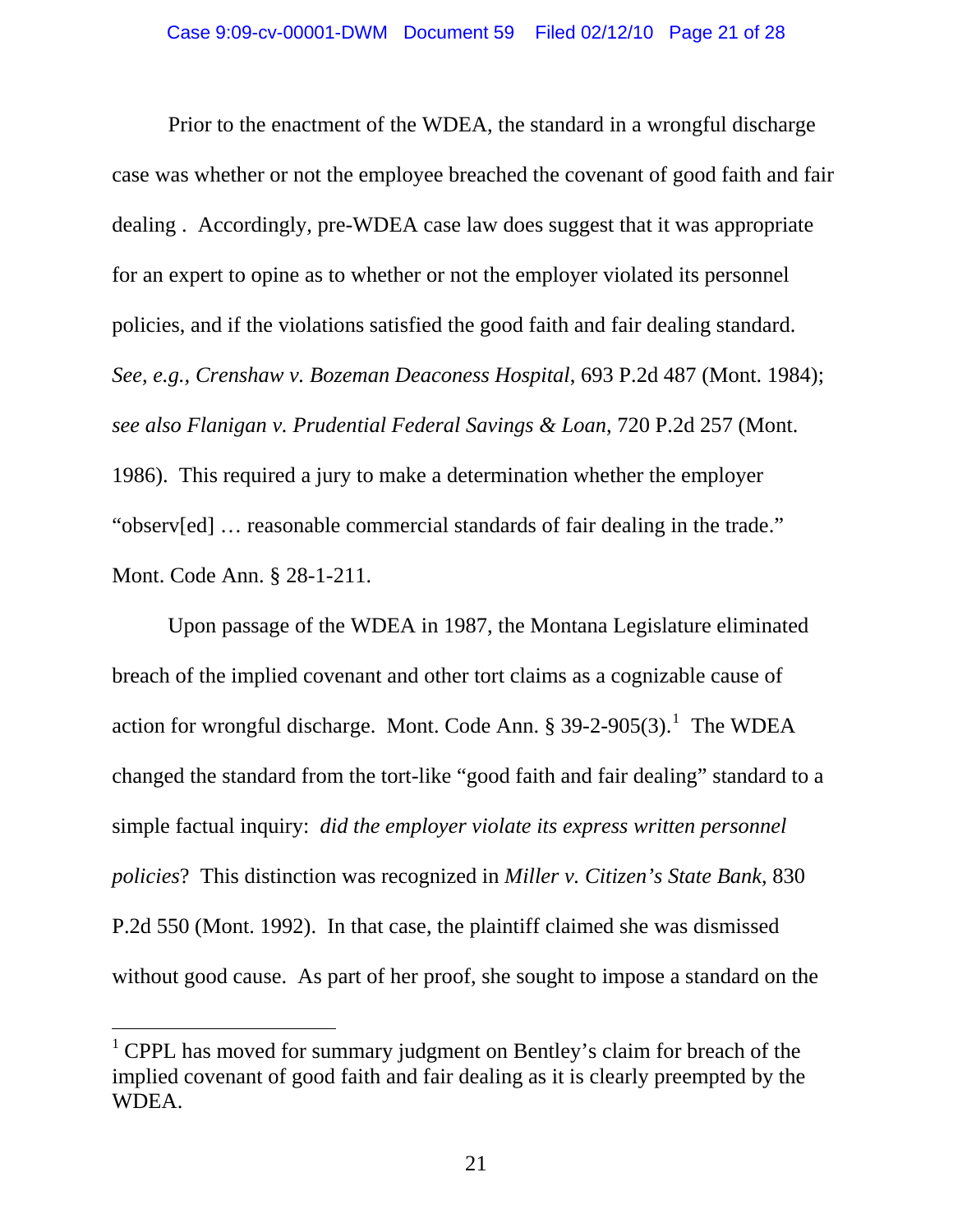employer which required factual findings regarding "whether the employer followed industry standards of progressive discipline, and whether the defendant exercised good faith." *Id.* at 552. The Montana Supreme Court held that those are not proper standards under the WDEA, which statutorily defines "good cause." *Id.* As commentators on the WDEA have observed:

> [E]xpert testimony that an employer did not follow industry standards of progressive discipline, or adopt other enlightened personnel policies *would not be allowed in an action brought under the [WDEA]*, which limits an employee's claim to the case where the employer violated the "express" provisions of its "written" personnel policies.

Donald C. Robinson, "The First Decade of Judicial Interpretation of the Montana Wrongful Discharge From Employment Act," 57 MONT. L. REV. 375, 417-18 (Summer 1996)(emphasis added).

Bentley attempts to support his claim that CPPL violated its own written personnel policies with Dr. Brown's opinions that CPPL did not follow generally accepted human resources practices and policies. While Dr. Brown's belief on how the termination should have been conducted under generally accepted policies is arguably appropriate for an academic discussion in her classroom, these same belief's are inadmissible in a Montana courtroom. Bentley cannot impose standards on CPPL through the testimony of Dr. Brown, when those standards are not required by Montana law. As such, Dr. Brown's opinions must be excluded.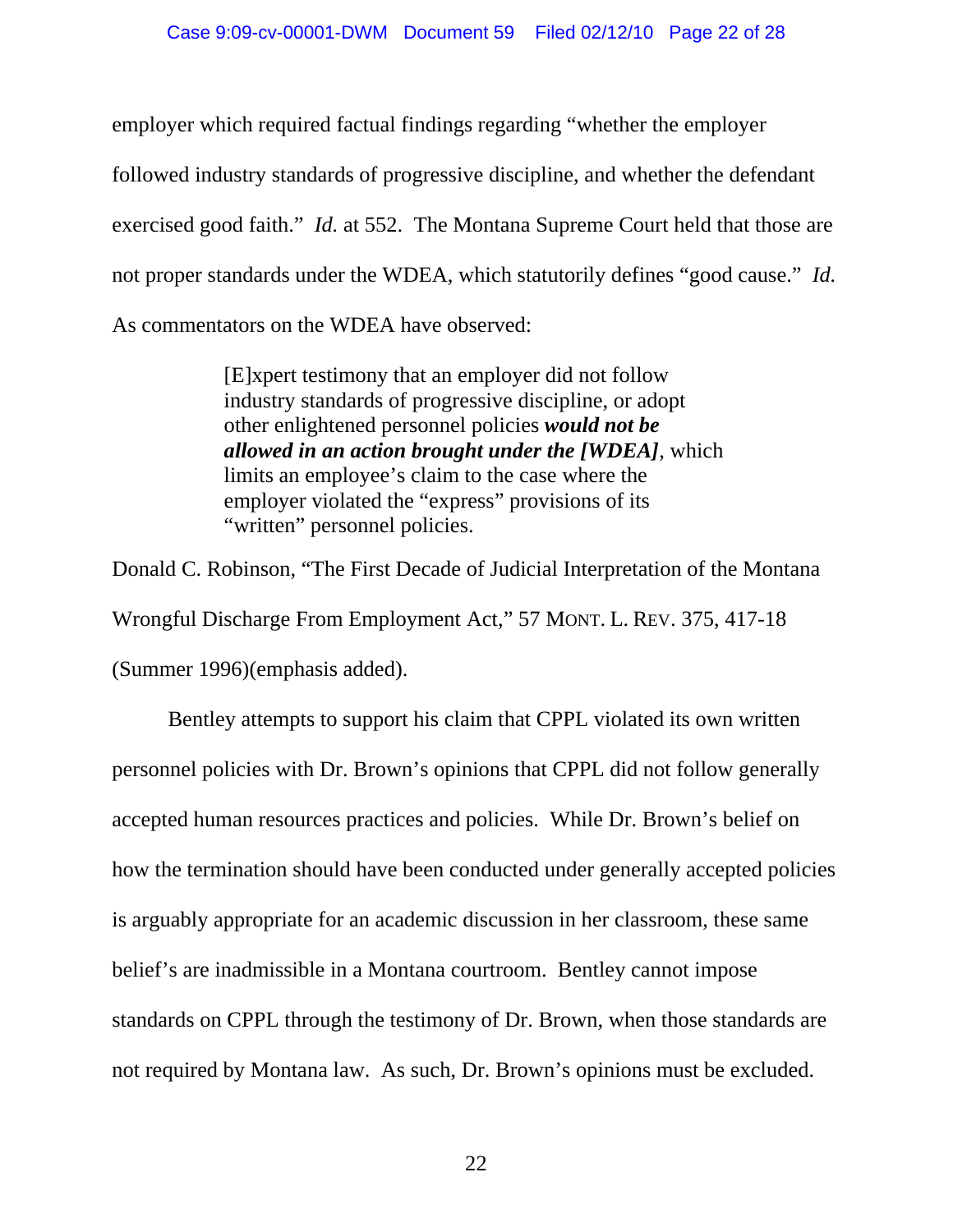#### **4. Dr. Brown is unqualified to provide testimony regarding workplace violence investigations.**

If there is any area where expert testimony could assist the trier of fact in this case, it is with regard to workplace violence and proper responses to potential threats of workplace violence. Bentley was terminated because he refused a search of his vehicle that was parked on company property. CPPL asked to search Bentley's vehicle as a result of Bentley's comments to co-workers regarding guns and violence.

Notwithstanding the seriousness of the concerns expressed by Bentley's coworkers, Dr. Brown attempts to "down play" Bentley's own actions by arguing that the comments were dated and no one took them seriously when they were initially raised. Not only are Dr. Brown's "opinions" not supported by the evidence, Dr. Brown is willing to make these opinions, despite the fact that she is not an expert on either workplace violence or proper response to workplace violence. Ex. H, Deposition of Dr. Lynda Brown at 8:3-8. Indeed, she failed to disclose any experience or expertise in workplace violence:

- Q. Just starting with your disclosure, was there anything in here where you describe your experience that referred in this report specifically to your experience or expertise in workplace violence?
- A. I don't think so.

*Id.*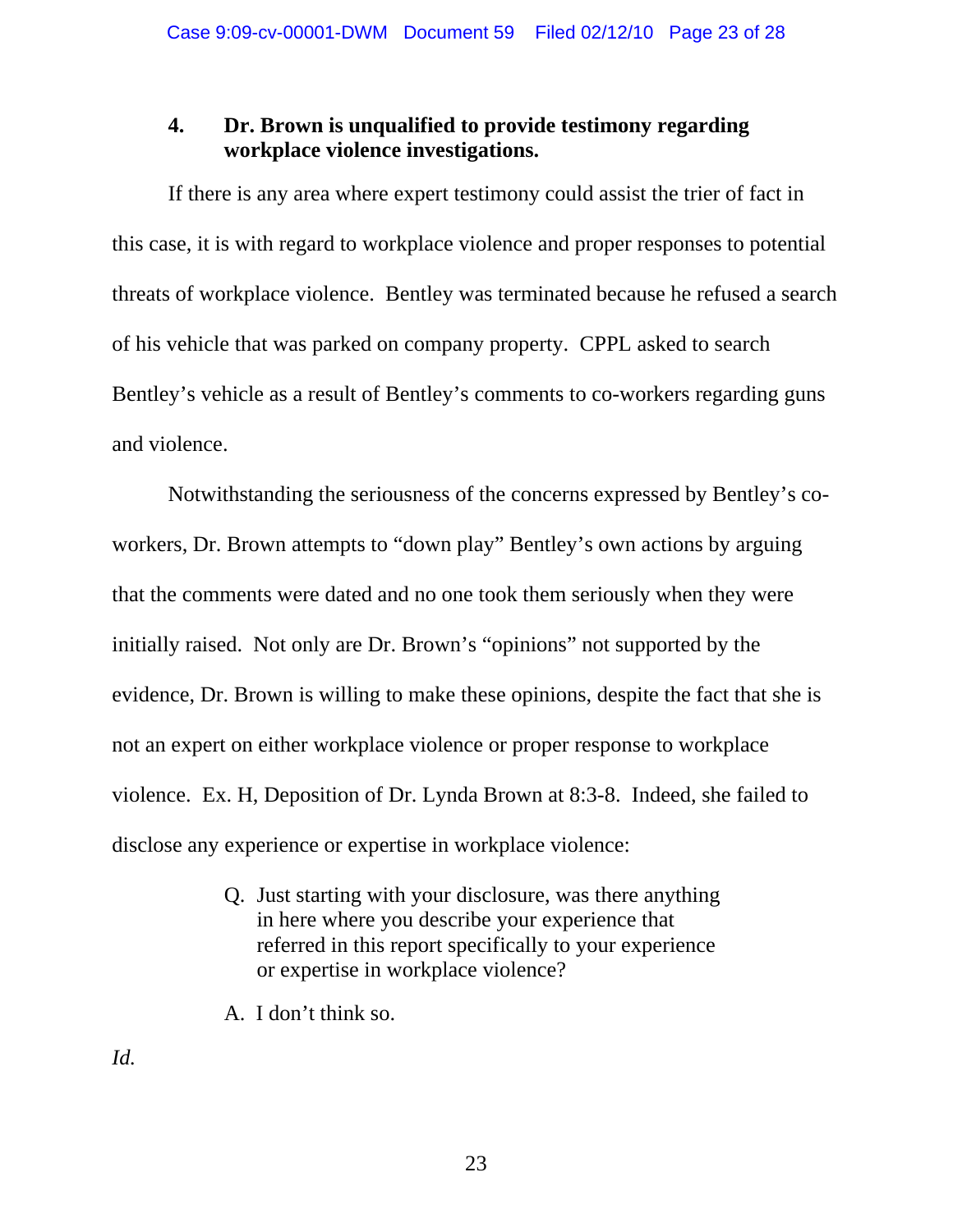When asked for all the workplace violence investigations Dr. Brown has conducted, she was able to identify four. The first incident involved a woman coming back from lunch and stating "My mother's right, I should do something, I should get rid of myself." Ex H, Deposition Dr. Brown at 18:7-11. In that situation, Dr. Brown acknowledged that she was not qualified to help this individual and referred the employee "to a trained professional" who could actually help the employee. *Id.* at 19:20-25.

Ten to fifteen years ago, Dr. Brown had "to confront" an employee who was accused of sexual harassment. *Id.* at 20:25-23:14. This employee ultimately "lost his job because of the sexual harassment." *Id.* However, it had "[n]othing to do with the violence." *Id.* 

The third situation involved a terminated employee that had filed a grievance. *Id.* at 23:20-26:15. As part of the grievance, other employees were concerned about their safety because the terminated employee had apparently "pushed a chair in their direction". *Id.* The terminated employee alleged he was the one being intimidated and was scared. *Id.* As part of the terminated employee's grievance, Dr. Brown investigated the terminated employee's concerns. *Id.* 

The final incident Dr. Brown could remember involved a physical rape and assault that occurred in the 1980s at the University of Montana. *Id.* at 26:16-28:1.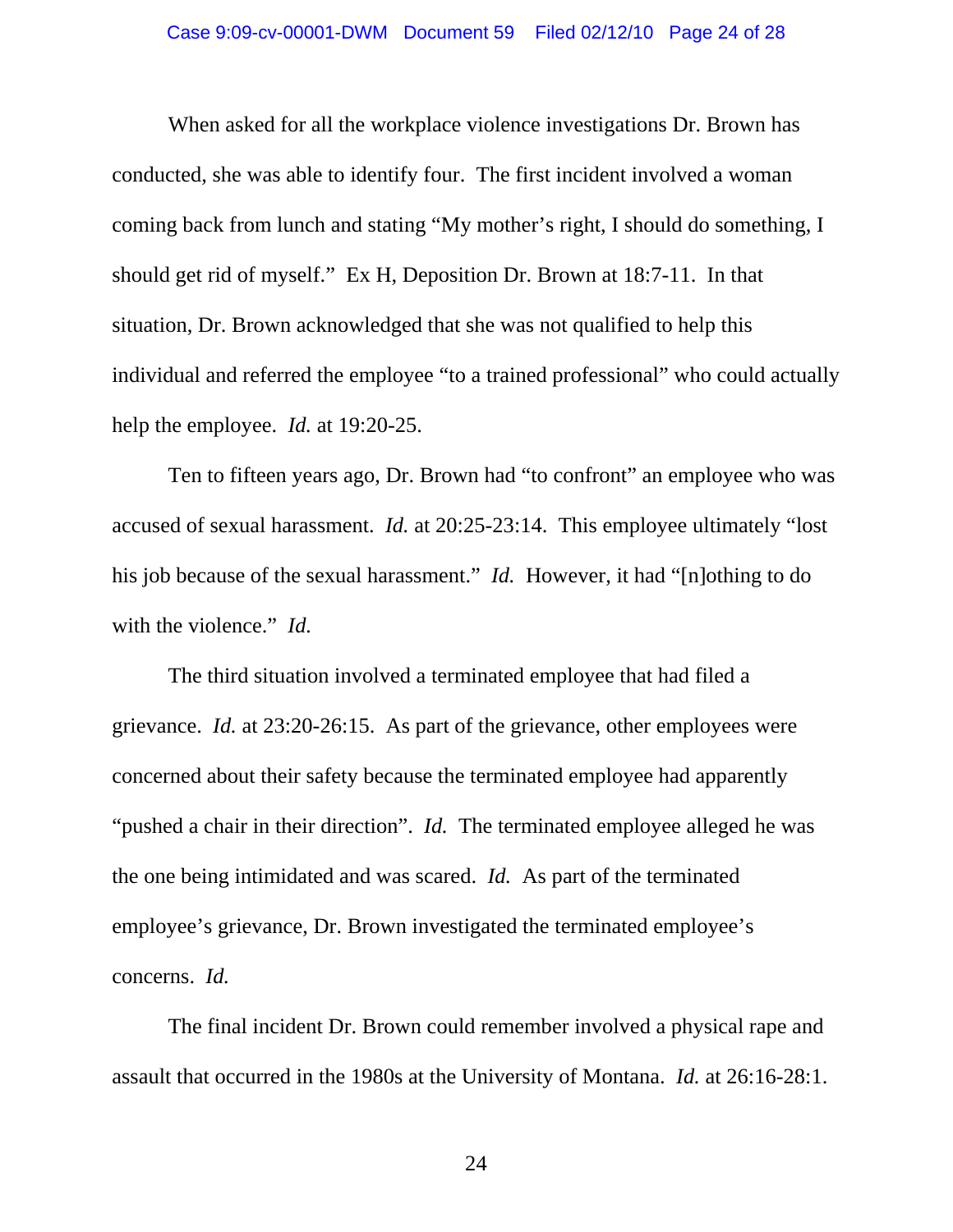Once again, Dr. Brown appropriately turned the matter over to people trained to handle the situation: the police and the university attorney. *Id.* 

Rule 702, Fed. R. Evid., requires that the witness be "qualified as an expert by knowledge, skill, experience, training, or education. . .". Dr. Brown's general expertise on human resources is simply not sufficient for her to opine on the workplace violence and responding to potential threats of workplace violence.

The Montana Supreme Court was faced with a similar situation in *Mannix. v. The Butte Water Company*, 854 P.2d 834, 844-845 (1993). In that case, the plaintiff, a corporate officer, brought suit for wrongful discharge. In support of his claim, the plaintiff retained Alan Brown to testify about the proper employment and termination practices in effect at the time. Mr. Brown's expertise was based upon his experience as a labor relations manager and personnel representative from 1967 to 1984 with Anaconda Company and Champion International and as a consultant since then. The employer, however, moved to exclude Mr. Brown's testimony on the ground that he was not qualified to testify regarding the relationship between corporate officers and boards of directors or the termination of a corporate officer. The district court granted the motion based on Mr. Brown's depositions where he admitted that he had no experience, training or skill in conducting such a high-level termination, nor did he have any expertise on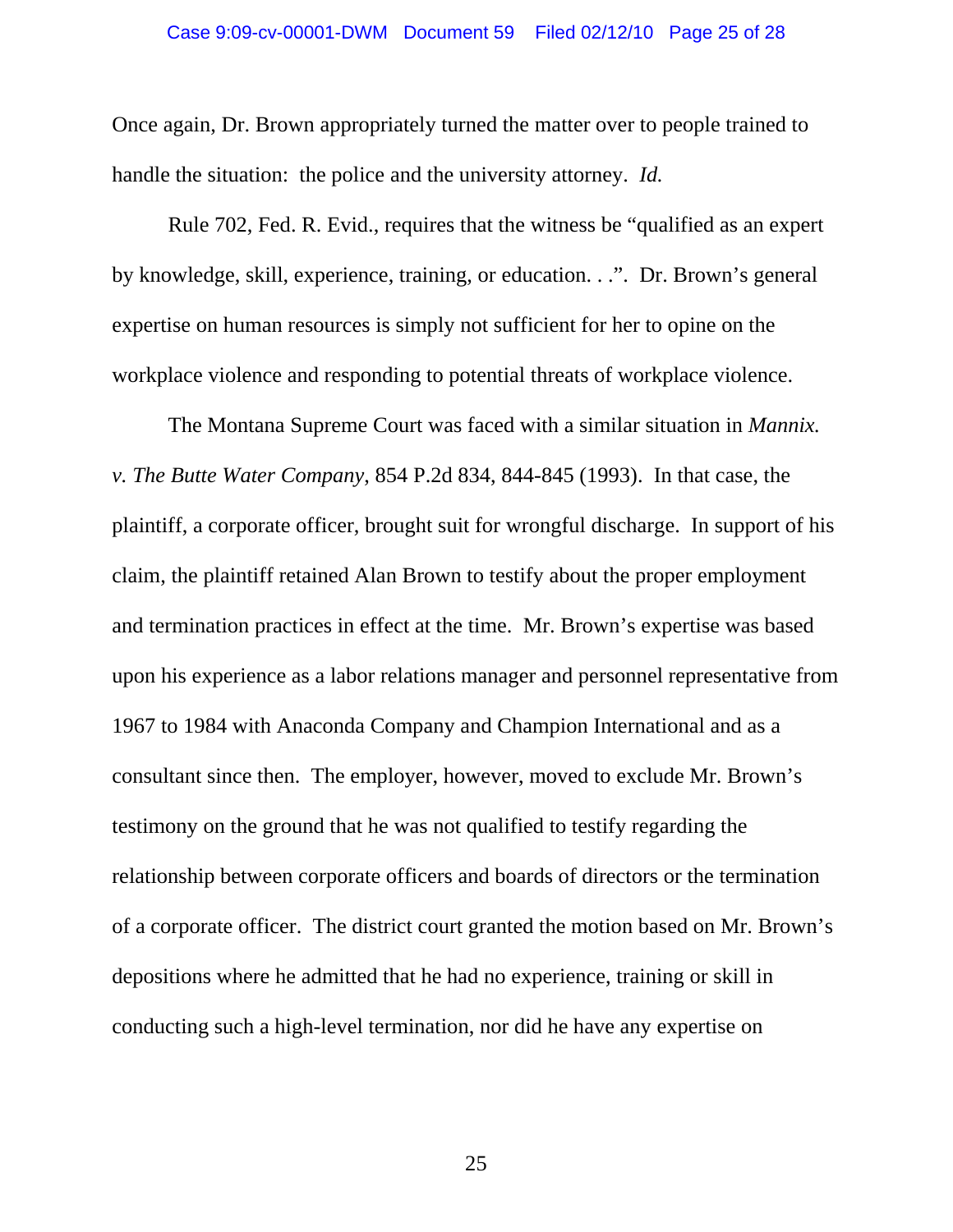corporate law and governance. The Montana Supreme Court affirmed based on these facts. *Id.* at 844-845.

A similar analysis applies here. Testimony regarding workplace violence and responding to threats of workplace violence requires some specialized skill, training or experience for the witness to generally be competent to provide testimony. Dr. Brown, despite her credentials in human resources generally, does not possess that skill. In each of the incidents she identified above, when they involved violence or the potential for violence, Dr. Brown involved people who were qualified to actually address the situations. Accordingly, she is not qualified to provide the proffered testimony regarding workplace violence.

#### **CONCLUSION**

For the foregoing reasons, the Court should enter an order in limine excluding all testimony, arguments, documents, and other evidence regarding the matters discussed herein.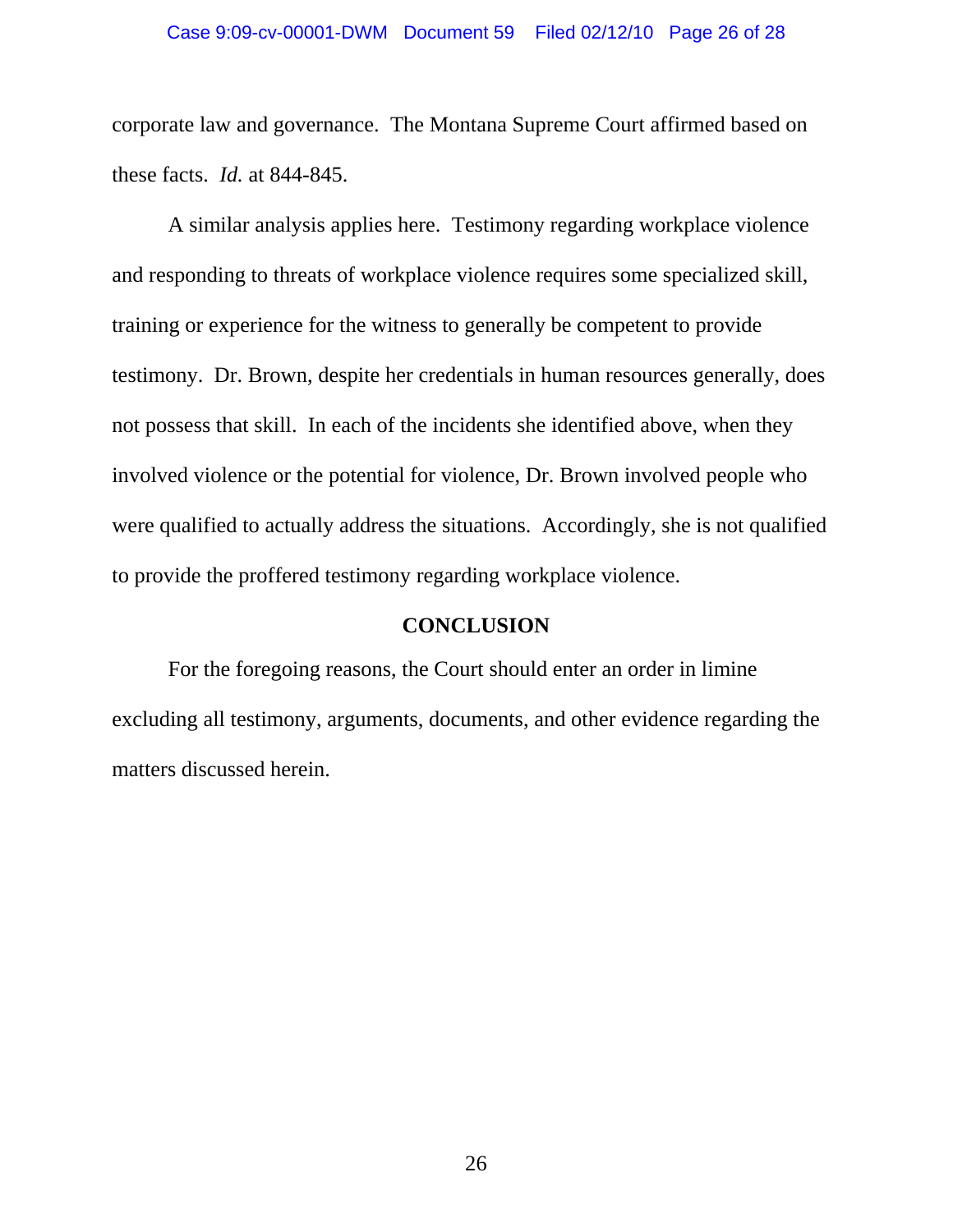Respectfully submitted this 12th day of February, 2010.

\_\_\_\_\_\_/s/ Jason S. Ritchie

HOLLAND & HART LLP

ATTORNEYS FOR DEFENDANT CONOCOPHILLIPS PIPELINE **COMPANY**